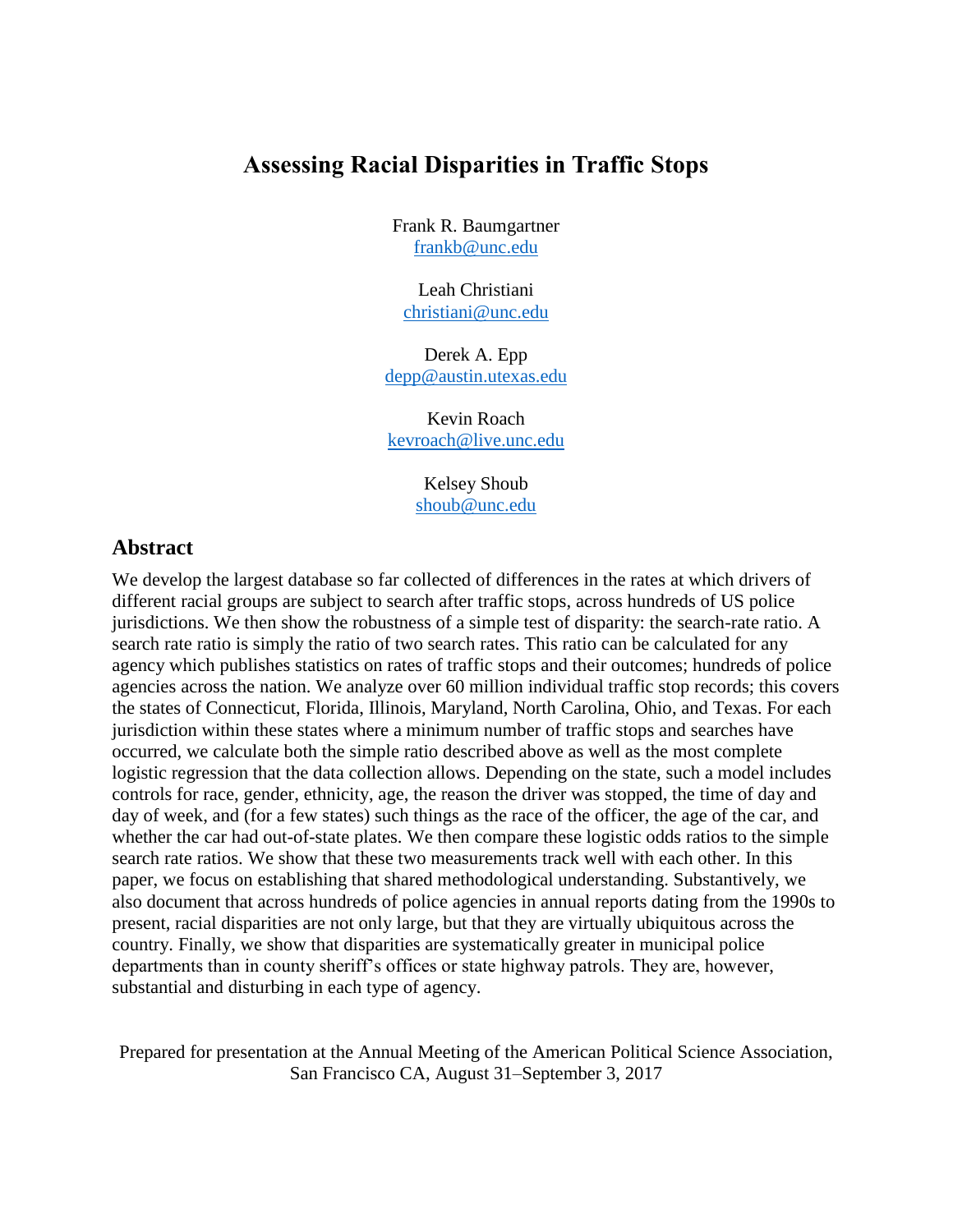## **Introduction**

The United States is currently going through a period of renewed attention to questions of racial justice. The concern that police officers direct undue (and sometimes fatal) scrutiny to African Americans and other minorities has prompted state, local, and media organizations to seek out and engage with data on police-citizen encounters, so that the extent of any disparities can be fully documented. Such inquiries are long overdue and, one might think, mostly straightforward. If a jurisdiction keeps some record of police actions – searches, arrests, or citations – and notes the demographic characteristics of people subjected to these actions, then it is a simple matter to determine if African Americans are more or less likely to experience punitive outcomes as compared to whites. Many police agencies across the country do in fact maintain such datasets (or have previously done so) and analysts have used this data to show that racial disparities tend be to be large and pervasive: across the country in cities large and small, African Americans are more likely to be searched, arrested, and ticketed than their white counterparts.

There is, however, persistent concern that what might at face value look like a racial disparity can actually be attributed to some other factor that merely correlates with race. For example, it is possible that the police are more likely to pull over people in run-down cars. If African Americans are more likely to drive run-down cars then we might mistake a disparity that has its origins in another place as being about race. There are a number of potentially confounding possibilities: perhaps African Americans are more likely to drive at night, or to break the law, or to live in neighborhoods with high murders rates that have been targeted by law enforcement for more intensive police patrols.

Of course, social scientists are quite familiar with the importance of controlling for confounding factors. What makes it difficult in this case is that while many jurisdictions across the US have some rudimentary data on policing that allows for a simple assessment of racial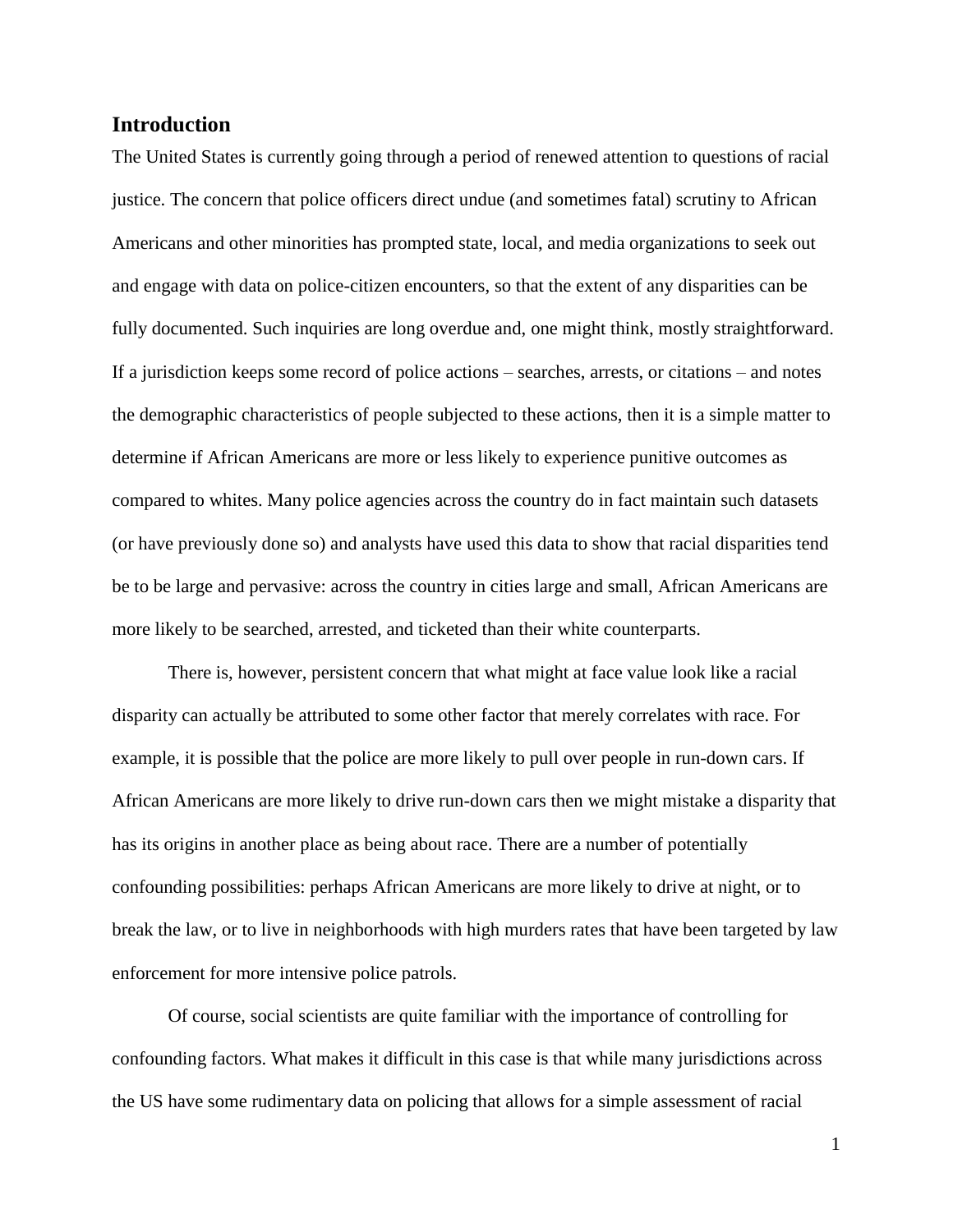disparities, few have the kind of detailed, comprehensive data that would allow an analyst to control for enough rival possibilities confidently to rule out a spurious association. This is unfortunate as it suggests that much of the available data is inadequate to answering urgent questions about the role of race in law enforcement outcomes.

We present findings in this paper suggesting that such a perspective is not justified empirically. We show that, in fact, the simple search rate ratio is an extremely robust indicator of racial difference. We arrive at this conclusion by analyzing datasets on traffic stops that took place in Connecticut, Florida, Illinois, Maryland, North Carolina, Ohio, and Texas over the last 20 years; a total of around 60 million observations. Our approach is to conduct whatever multivariate analysis is possible with the variables collected. If a police agency collected only demographic information then we calculate the "search-rate ratio," which is simply the likelihood that a black driver is searched after being pulled over relative to the likelihood of search for white drivers. (A ratio of 2.0 would indicate that black drivers are twice as likely to be searched.) But when more contextual data is available, such as the age of the vehicle or the time of day the stop was made, then we estimate the likelihood that a black driver will experience a search using logistic regression, including whatever control variables are available. When we compare the parameter estimates with the search-rate ratios for the same jurisdictions we find that they are very highly correlated. One can predict the logistic regression coefficients very well with the simple search-rate ratio. It appears then that the logistic regressions are not telling us very much about racial disparities beyond what we learn from very simple search rate comparisons, which can be made for most jurisdictions where traffic stops data is collected. That these measures should tell the same story is not surprising to anyone who believes that race actually is a deciding factor in how motorists are treated by law enforcement. Still, our findings

2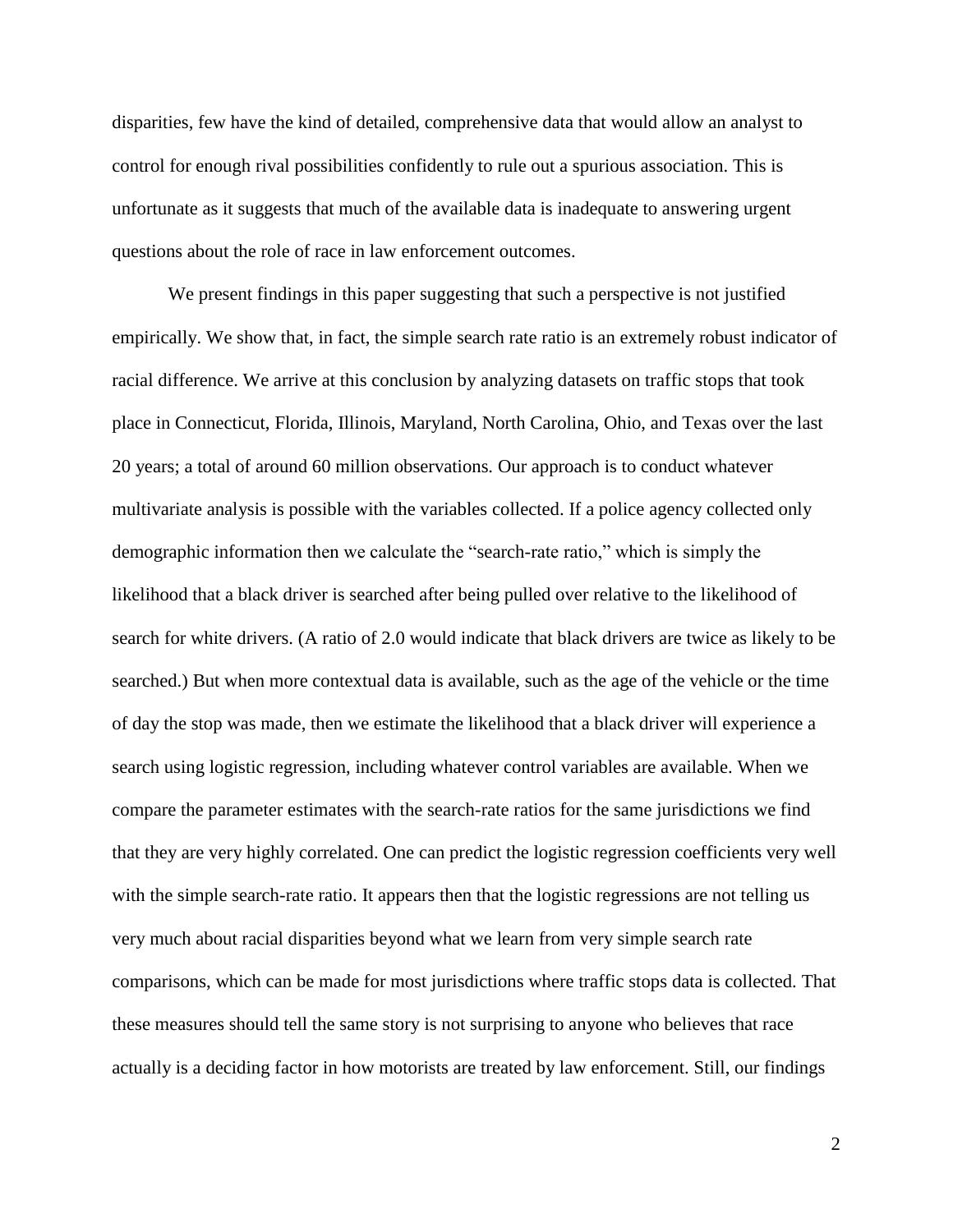should reassure analysts that there does not appear to be any systematic, nation-wide factor that is confounding with race.

### **Comparing Two Racial Disparity Measures**

How should inequity in treatment by police during a traffic stop be measured? Techniques to do so range from logistic regressions (Baumgartner, Epp, Shoub, and Love 2017; Gelman, Fagan, and Kiss 2007) to the estimation of latent thresholds to search (Simoiu, Corbett-Davise, and Goel forthcoming). While the specific techniques to do so vary, they have one thing in common: they require a lot of information about every possible traffic stop and its outcome to be known. However, the data to calculate such values is not always available. As a result, we use an alternative measure of inequity in outcomes that requires much less information be available and requires no micro-level information be gathered by the researcher. This is a search rate ratio.

However, because a rate ratio does not and cannot take into account any contextual factors, researchers might be concerned that it does not capture the same information or process that methods using more information about the stop do. If race is actually a systematically small factor in the decision to search, and it is actually the context of the stop that largely determines whether a driver is searched, we would expect a search rate ratio to not provide the same information or measure the same thing as more complicated methods. Here we test this. We compare a simple search rate ratio with the odds ratio coefficient that comes from a logistic regression that controls for everything possible in the dataset provided.

# *Micro-Level Data on Traffic Stop Outcomes*

In order to compare the two measures – a search rate ratio between two groups and the odds ratio coefficient from a logistic regression for the groups – we turn towards the most comprehensive set of micro-level traffic stops data, which was collected by the authors (Baumgartner et al.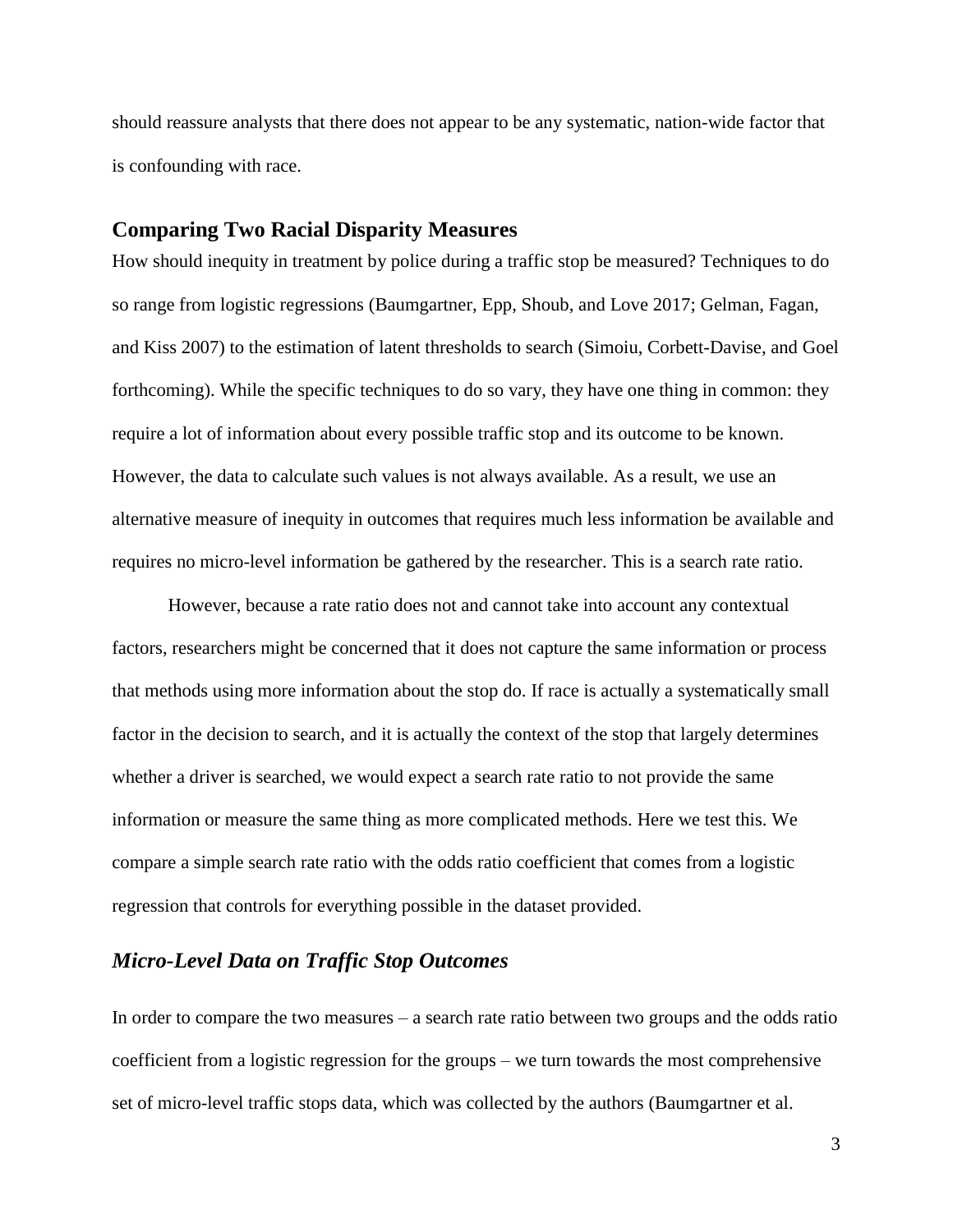2017). This includes information on individual traffic stops from 5 states (Connecticut, Florida, Illinois, Maryland, and North Carolina) and over multiple years. Each state collects information from different sets of agencies within its bounds; some collect information on traffic stops for every agency within state lines while others only collect information on the State Highway Patrol. Additionally, each state has collected its data for different amounts of time, and each state has different requirements about what other characteristics of the stop are reported, such as the time of day, purpose of the stop, age of the vehicle, and so on.

To maximize the number of observations with which to compare the two measures of disparity, we subset data provided by each state by agency and time window. We establish thresholds that a given agency-window must meet to be included in the analysis at all in order to ensure robustness of the measures. First, an agency-window must include at least 10,000 traffic stops. Second an agency-window must include at least 100 stops of white drivers, 100 stops of black drivers, and 100 stops of Hispanic drivers. For each of these subsets, we then calculate the two measures. The first step in creating these subsets was to divide the data into agency-year subsets. Then for those agency-years that meet the thresholds the measures were calculated. For those agency years where the threshold was not met, we combine data across adjacent years for that same agency until the thresholds are met. See the appendix for additional information on this process.

The resulting number of agency-windows that meet these thresholds are presented in Table 1. Additionally, the total number of stops and searches included across these agencywindows by state are shown. The first column indicates the state, the second column indicates the number of agency-windows, the third column indicates the number of stops included, and the fourth column indicates the number of searches conducted.

4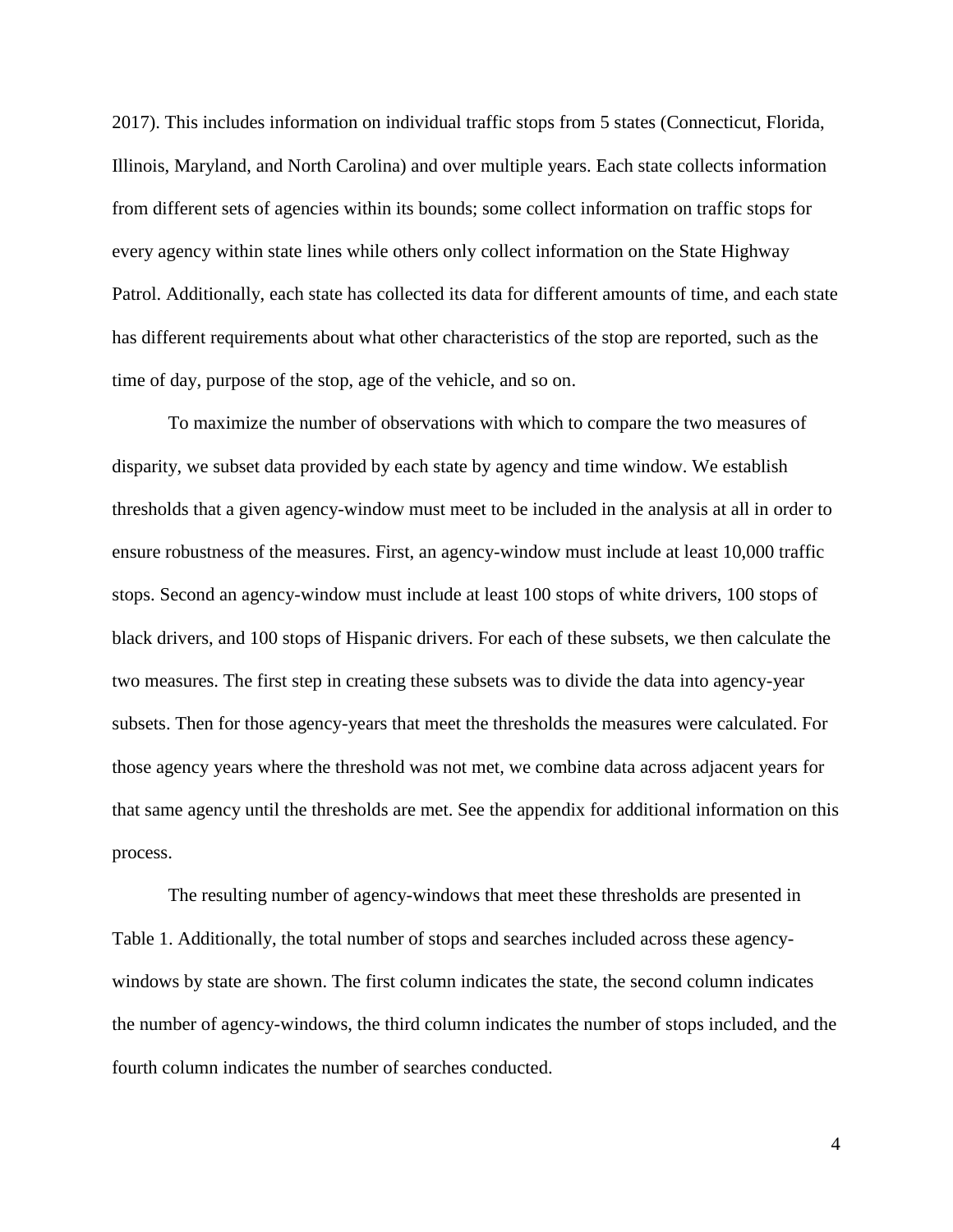| <b>State</b>   | Agency-Windows (N) | Stops $(N)$ | Searches $(N)$ |
|----------------|--------------------|-------------|----------------|
| Connecticut    |                    | 348,088     | 6,070          |
| Florida        | <sub>0</sub>       | 1,011,230   | 5,833          |
| Illinois       | 1,046              | 19,132,923  | 1,088,130      |
| Maryland       | 68                 | 2,548,013   | 75,071         |
| North Carolina | 503                | 9,447,291   | 517,237        |
| All            | 1,628              | 32,487,545  | 1,692,341      |

Table 1. Summary of Data Included in Comparison of Measures by State

In Table 1, we can see high variation in both the number of agency-windows included by state and the number of stops and searches. The high variation in the number of agency-windows is attributable to what agencies actually collect traffic stops data and make it publicly available. Only North Carolina and Illinois require all agencies in each state meeting some minimum threshold to report, and only these states have near complete compliance with the law. Maryland also requires all agencies to report and make public information on every traffic stop conducted, but multiple agencies (notably the city of Baltimore) do not do so. In Connecticut only the largest agencies must report. In Florida, only the state highway patrol reports and makes public their data. For additional information on the laws mandating the collection of these data, see Baumgartner et al. 2017.

For each identified agency-window, we calculate two measures of racial disparity in searches following a traffic stop. The first is a simple search rate ratio. To calculate this statistic, the only information needed is the number of people stopped by race and the number of people searched by race. First, search rates of two groups, group A and B, are calculated by dividing the number searched belonging to that group divided by the number stopped belonging to that group. If black drivers are group A and white drivers are group B, then this means the percent of black drivers searched is calculated and the percent of white drivers searched is calculated. Second, the percent searched of group A is divided by that of another, group B. Here this means that the black search rate is divided by the white search rate. The result is a number bounded by 0, where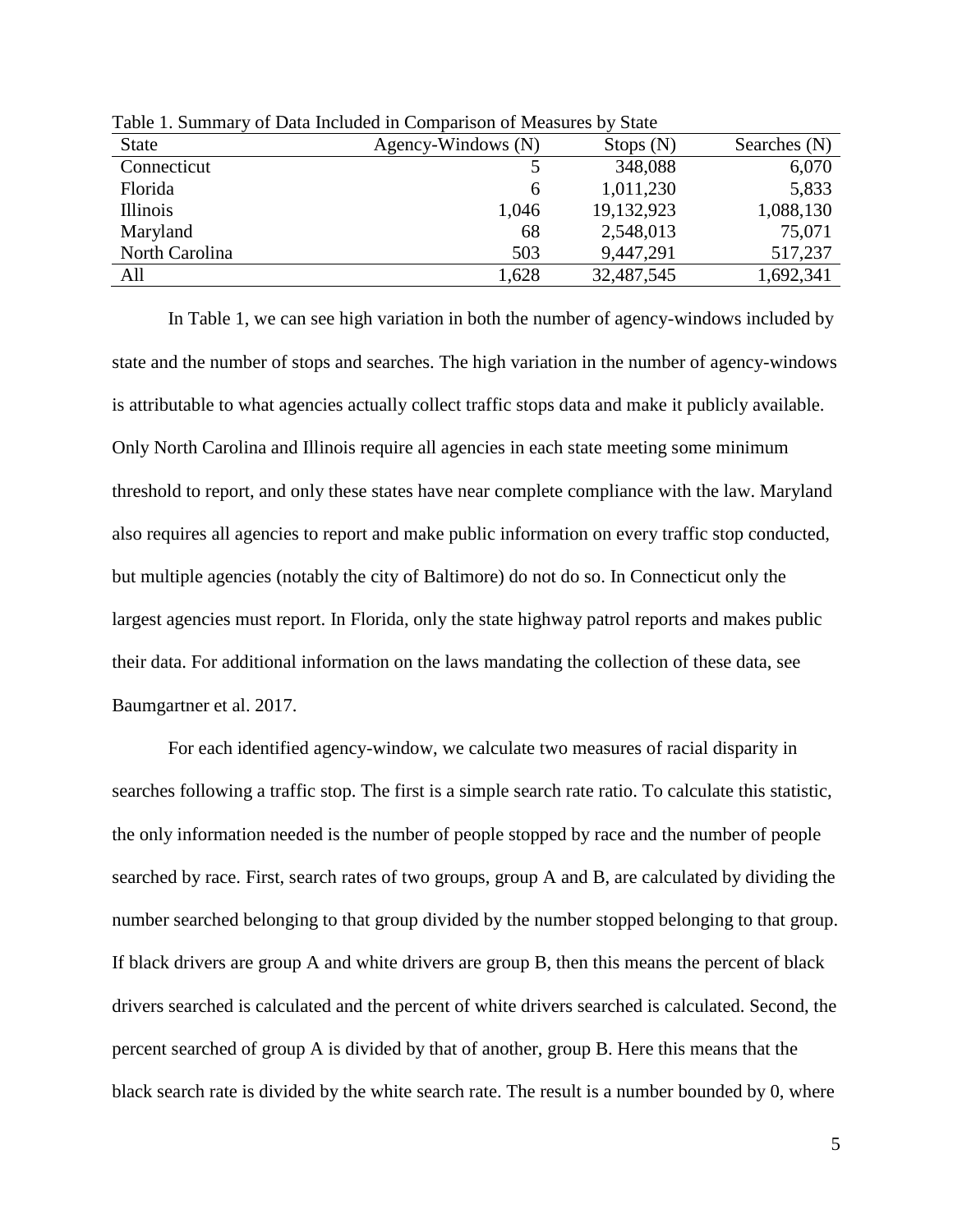1 indicates equality. Values below 1 indicate group B, white drivers, are searched at higher rates, while values above 1 indicate group A, black drivers, are searched at higher rates. Where SRR stands for search rate ratio, mathematically this is:

$$
SRR = \frac{Searches \ of \ Group \ A}{Searches \ of \ Group \ B} / \nStops \ of \ Group \ B}
$$

Second, we fit a logistic regression predicting whether a driver is searched using the micro-level data for each agency-window. Regressions vary by state, but consistently include race, gender, age, stop purpose, time of stop, and day of week of the stop. Additional variables depend on what information the state collects and makes public, such as vehicle age. The variables included in each regression by state are shown in Table 2. From each regression, we extract the odds-ratio for the indicators of whether the driver is black and whether the driver is Hispanic.<sup>1</sup> This generated approximately 1,600 coefficients for each racial group.

| Variable                                 | $\Box\top$ | FL | IL | MD | NC |
|------------------------------------------|------------|----|----|----|----|
| Race                                     |            |    |    |    |    |
| Gender                                   |            |    |    |    |    |
| Age                                      |            |    |    |    |    |
| <b>Stop Purpose</b>                      |            |    |    |    |    |
| Out of State                             |            |    |    |    |    |
| Vehicle Age                              |            |    |    | N  |    |
| High Disparity Officer (Black)           |            |    |    |    | N  |
| <b>High Disparity Officer (Hispanic)</b> |            |    |    |    |    |
| Hour of Day                              |            |    |    |    |    |
| Day of Week                              |            |    |    |    |    |

| Table 2. Summary of Variables Included in Regressions by State |
|----------------------------------------------------------------|
|----------------------------------------------------------------|

 $\overline{a}$ 

Note: Y indicates the variable was included. N indicates the variable was not included.

<sup>&</sup>lt;sup>1</sup> We impose another threshold before we calculate these odds-ratios. We exclude agency-windows where fewer than ten searches of the relevant racial group were conducted. See our appendix for an explanation of why we do so. When the number of relevant searches is extremely low, the standard error of the estimated odds-ratio can be extremely high.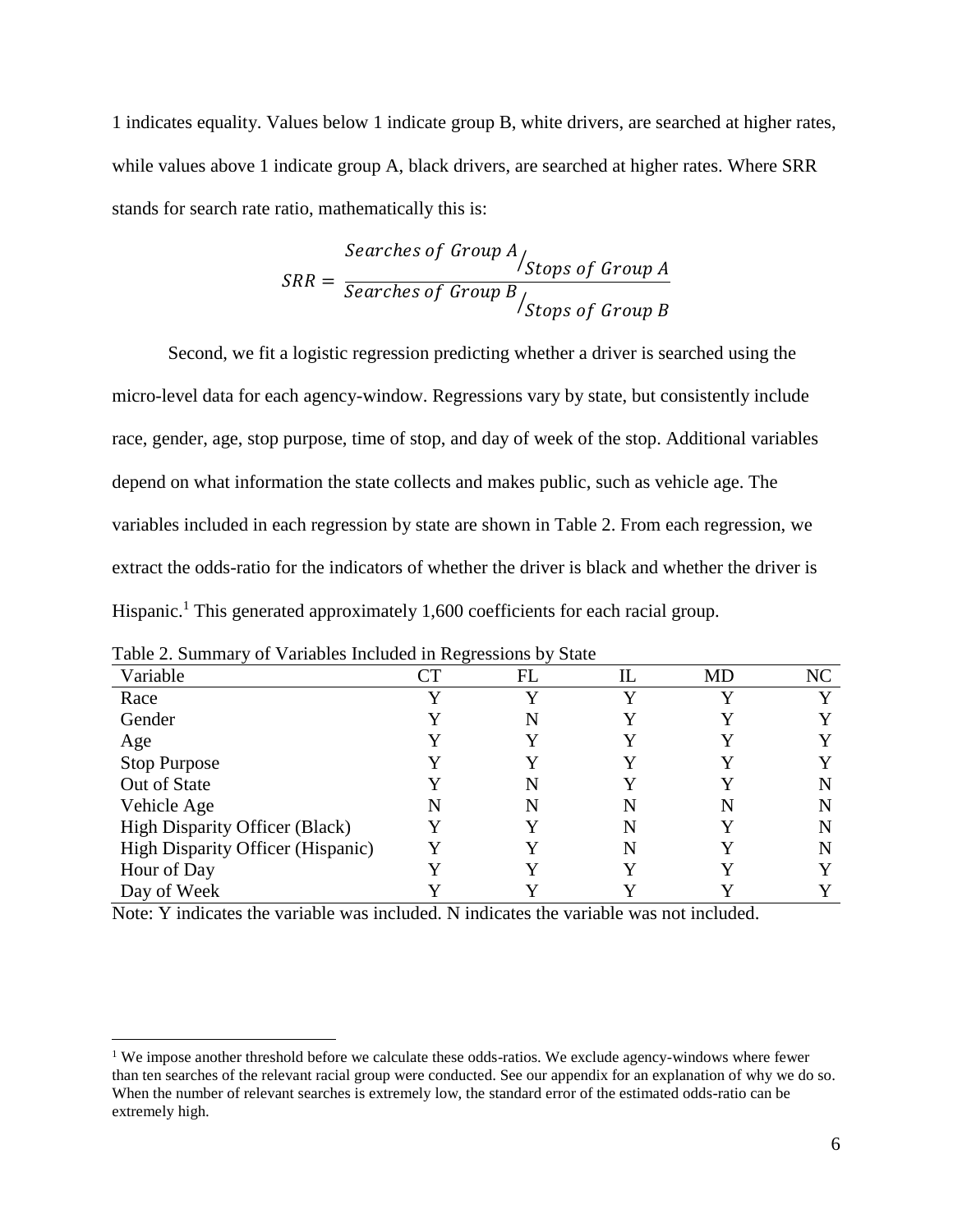# *Comparing Search-Rate Ratios and Odds Ratios from Regressions*

To test whether the search-rate ratio captures the same information as the odds ratio coming from a logistic regression, we simply compare both the Black - White search-rate ratio and the Hispanic - White search-rate ratio to their respective odds-ratio coefficients. Table 3 presents the results.

| <b>Driver Race</b> | <b>State</b>      | Constant         | Slope           | N     | Adjusted $R^2$ |
|--------------------|-------------------|------------------|-----------------|-------|----------------|
| <b>Black</b>       | IL                | $0.42*(0.03)$    | $0.73*(0.01)$   | 981   | 0.80           |
|                    | NC                | $0.31*(0.04)$    | $0.75*(0.02)$   | 501   | 0.69           |
|                    | <b>MD</b>         | $0.26*(0.06)$    | $0.71*(0.03)$   | 68    | 0.86           |
|                    | FL                | $0.14$ $(0.17)$  | $0.87*(0.07)$   | 6     | 0.97           |
|                    | <b>CT</b>         | $0.74$ $(0.76)$  | $0.48$ $(0.27)$ | 5     | 0.35           |
|                    | <b>All States</b> | $0.34*(0.02)$    | $0.75*(0.01)$   | 1,561 | 0.82           |
| Hispanic           | IL                | $0.21*(0.04)$    | $0.82*(0.01)$   | 990   | 0.91           |
|                    | NC                | $0.14*(0.14)$    | $0.58*(0.01)$   | 480   | 0.78           |
|                    | <b>MD</b>         | $0.04$ $(0.05)$  | $0.76*(0.03)$   | 59    | 0.90           |
|                    | FL                | $-0.23$ $(0.69)$ | $1.17*(0.37)$   | 6     | 0.64           |
|                    | <b>CT</b>         | $-1.10(1.19)$    | 1.13(0.48)      | 5     | 0.53           |
|                    | <b>All States</b> | $-0.09*(0.02)$   | $0.87*(0.01)$   | 1,540 | 0.92           |

Table 3. Comparing Search-Rate Ratios and Odds Ratios from Logistic Regressions

Note: \* indicates statistically significant at the 0.05 level. Standard errors in parentheses. Entries are the results from a regression predicting the logistic odds-ratio using the search-rate ratio as the predictor variable.

As can be seen in Table 3, we are able to generate 1,5r0 comparisons of Hispanic-white search disparities, and 1,561 black-white comparisons. Each is based on at least 10,000 traffic stops, as discussed above, and many are based on hundreds of thousands. Except for the case of Connecticut, which has only five observations, the correlations between the two measures are extremely high. More importantly, for all the cases again except Connecticut, the search-rate ratio can be used to predict the odds-ratio. Remarkably, the results are highly consistent even though the different models in each state include different predictor variables. For black drivers, the odds-ratio can be predicted to be  $0.34 + .75$  (search rate ratio), and for Hispanic drivers, it can be predicted as  $-0.09 + .87$  (search rate ratio). These numbers differ only slightly from state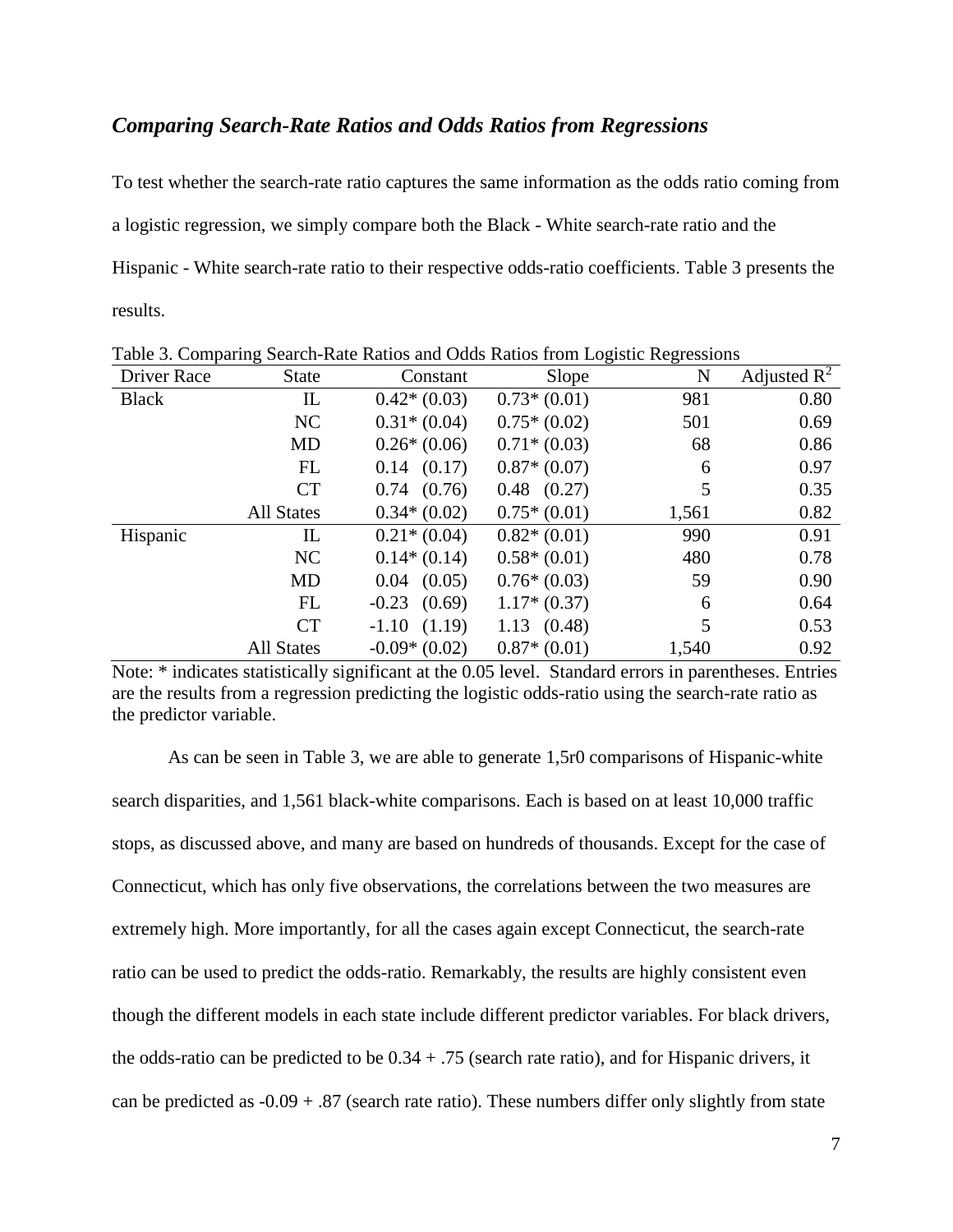to state, making clear that the trends are extremely robust. The fact that the slops tend to be slightly below 1.00 means that other factors do, in fact, tend to dampen the bi-variate linkage between race and the probability of search. However, as we see below, the racial effect is nearly ubiquitous and remains so after statistical controls for other factors such as stop purpose and time of day.

These robust findings are further made apparent in Figure 1, where the search rate ratios and odds-ratio coefficients are plotted against each other for both black (Figure 1a) and Hispanic drivers (Figure 1b). The y-axis in each subfigure presents the estimated odds ratio from the logistic regression for that group. The x-axis in each subfigure presents the estimated search rate ratio. Each dot represents and agency-window. The grey lines in each subfigure indicate the estimated regression line. The data in Figure 1 correspond to the "all states" rows in Table 2, and have the N's of 1,561 and 1,540, respectively.

Figure 1. Comparing Search Rate Ratios to Odds Ratios by Race a) Black Drivers b) Hispanic Drivers



Figure 1, along with Table 2, makes clear that the search-rate ratio is a robust indicator of racial difference in the likelihood of search. Where the search rate ratio is extremely low, so is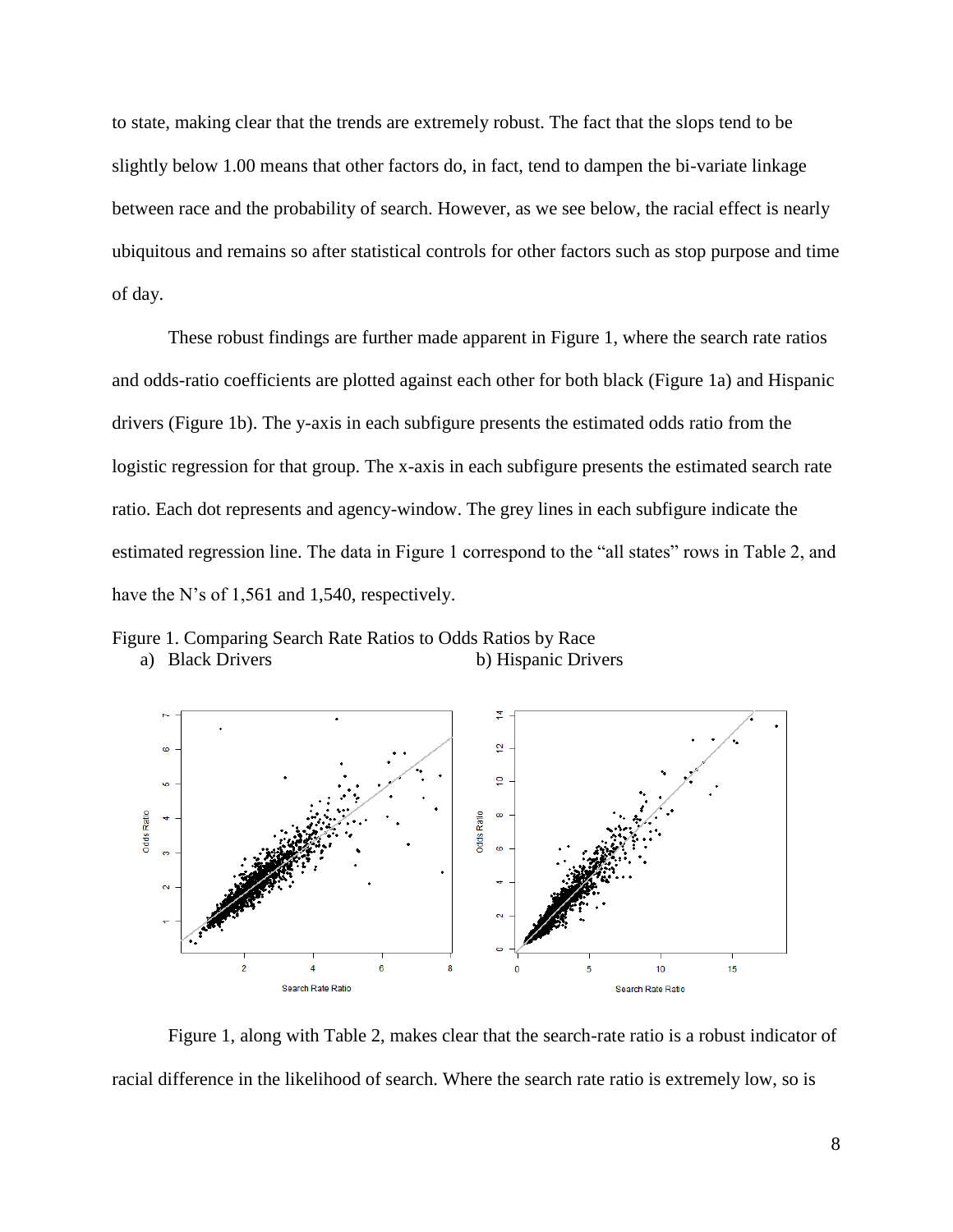the multivariate odds-ratio. A small number of cases are poorly predicted as shown in Figure 1a, but in general the results are extremely robust.

### **The Ubiquitous Nature of Racial Disparities in Searches**

The robust nature of the search-rate ratio allows for an expanded analysis of racial disparities. While we were only able to use micro-level data from five states, many more states collect and publish their own reports about traffic stops that include the total number of stops and searches by race. From these aggregate numbers, we can calculate the search rate by race and subsequently the search rate ratio for blacks and Hispanics, as compared to whites. We use all the agencies included above as well as published reports from 81 additional agencies from various states including Arizona, Colorado, Maryland, Missouri, Nebraska, Oregon, Tennessee, Texas, Vermont, Washington, and West Virginia.

Figure 2 reports the distribution of search rates by race. The average search rate for a white driver is 3.92% while for a black driver it is 8.05% and for a Hispanic driver, 9.55%. The average minority driver is searched at a rate that is twice that of their white counterparts. It is clear that minority drivers are searched at higher rates than whites on average, for every agencywindow in our dataset. As is clear from Figure 2, agency-window search rates vary widely. For whites, the search rate ranges from 0.02% to 63.75%. For blacks and Hispanics, the numbers are similar, with rates ranging from 0.05%-67.64% and 0.07%-74.01% respectively. But the means are much higher for minority drivers. And, as we will see, almost every agency has a search-rate ratio above 1.0.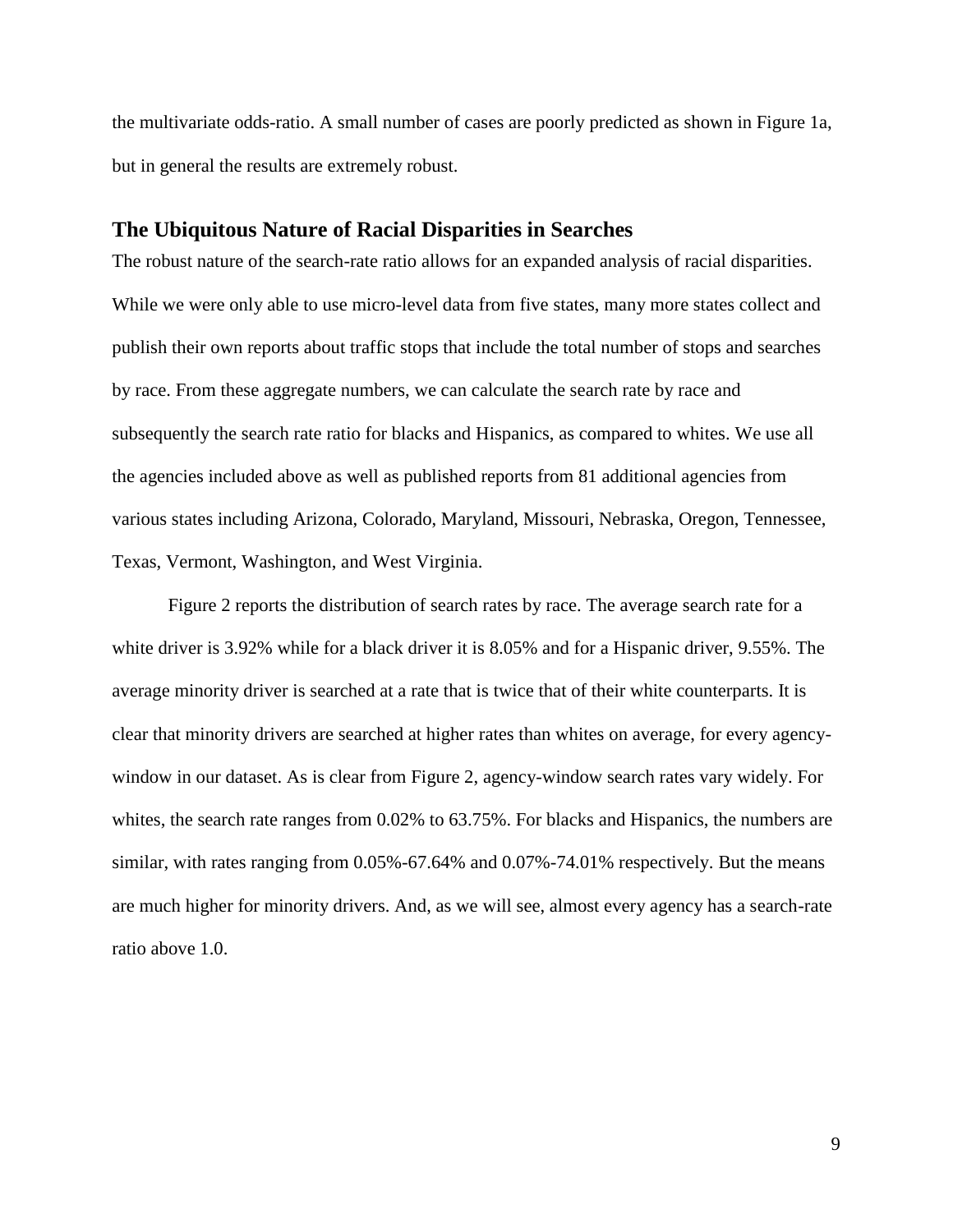### Figure 2: Search Rates by Race









As demonstrated in the previous section, search rate ratios correlate highly with the coefficients from regressions that control for a number of potential confounding variables. As such, they can be understood as important and informative indicators of racial disparities. The distributions of search rate ratios for blacks and Hispanics, as compared to whites, are plotted in Figure 3. There is a vertical line that marks a search rate ratio of one, the value for which the minority search rate and white search rate are equal. As is clear from both subfigures, the majority of agency-windows have search rate ratios much higher than one. For the black-white search rate ratio, the mean is 2.36, the minimum is 0.30, and the maximum is 14.38. That means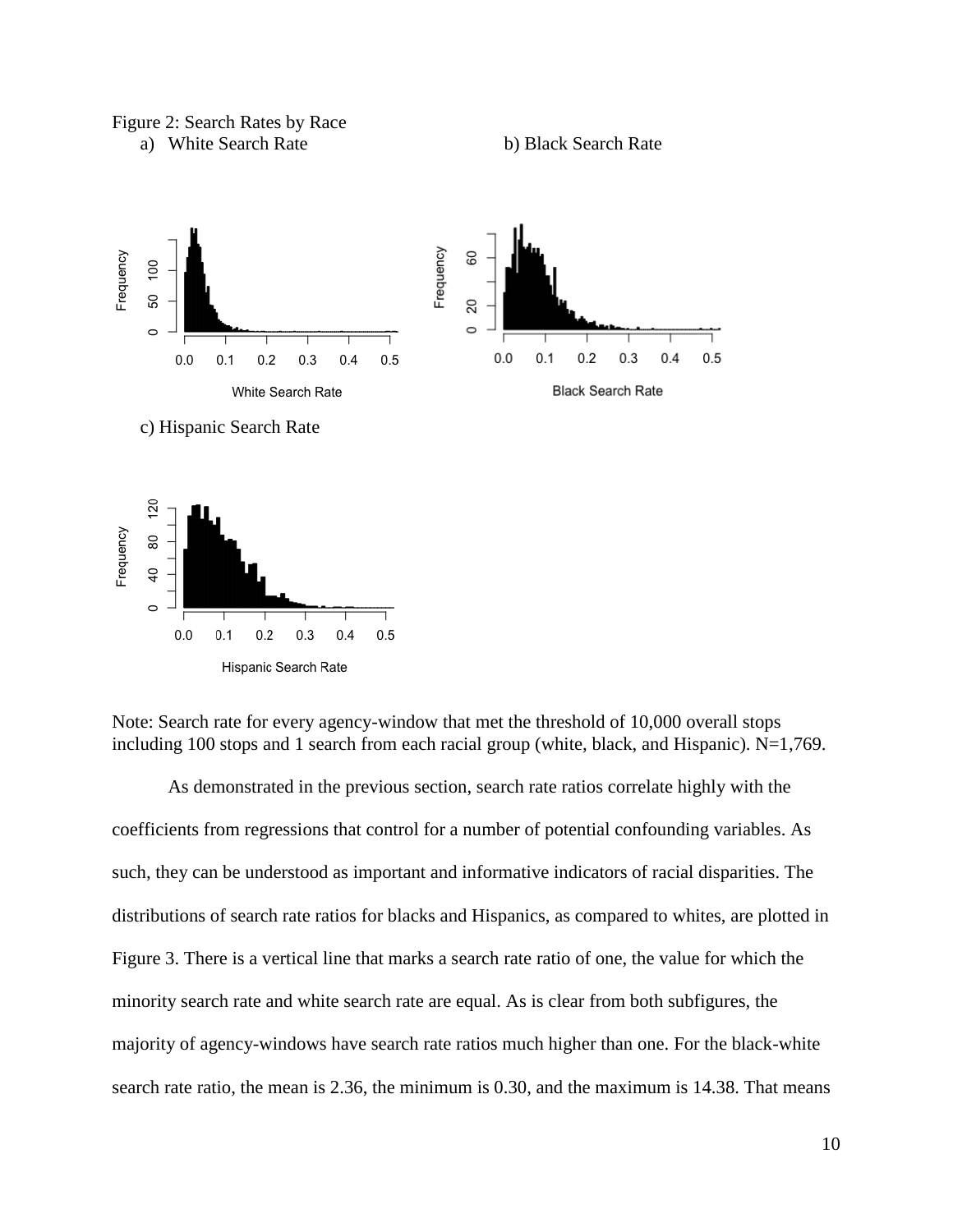that on average, black drivers are searched at a rate that is more than double that of whites. Only 34 observations have a black-white search rate ratio that is less than or equal to one while 1,735 agency-windows have search rate ratios that are greater than one; 34 observations represent fewer than 2 percent of the total.

For the Hispanic-white search rate ratio, the story is similar. The mean is 3.06, the minimum is 0.21, and the maximum is 27.70. A mean of 3.06 indicates that on average, Hispanic drivers are searched at three times the rate of whites. This mean is even greater than that of blacks, who had a black-white search rate ratio mean of 2.36. There is more variation in the Hispanic-white search rate ratio, though. While only 34 agencies had black-white search rate ratios that equaled or dipped below one, 119 agency-windows have Hispanic-white search rate ratios that are less than or equal to one. Still, just like for the black-white search rate ratios, those 119 observations represent a low percentage of the total: just 6.7 percent.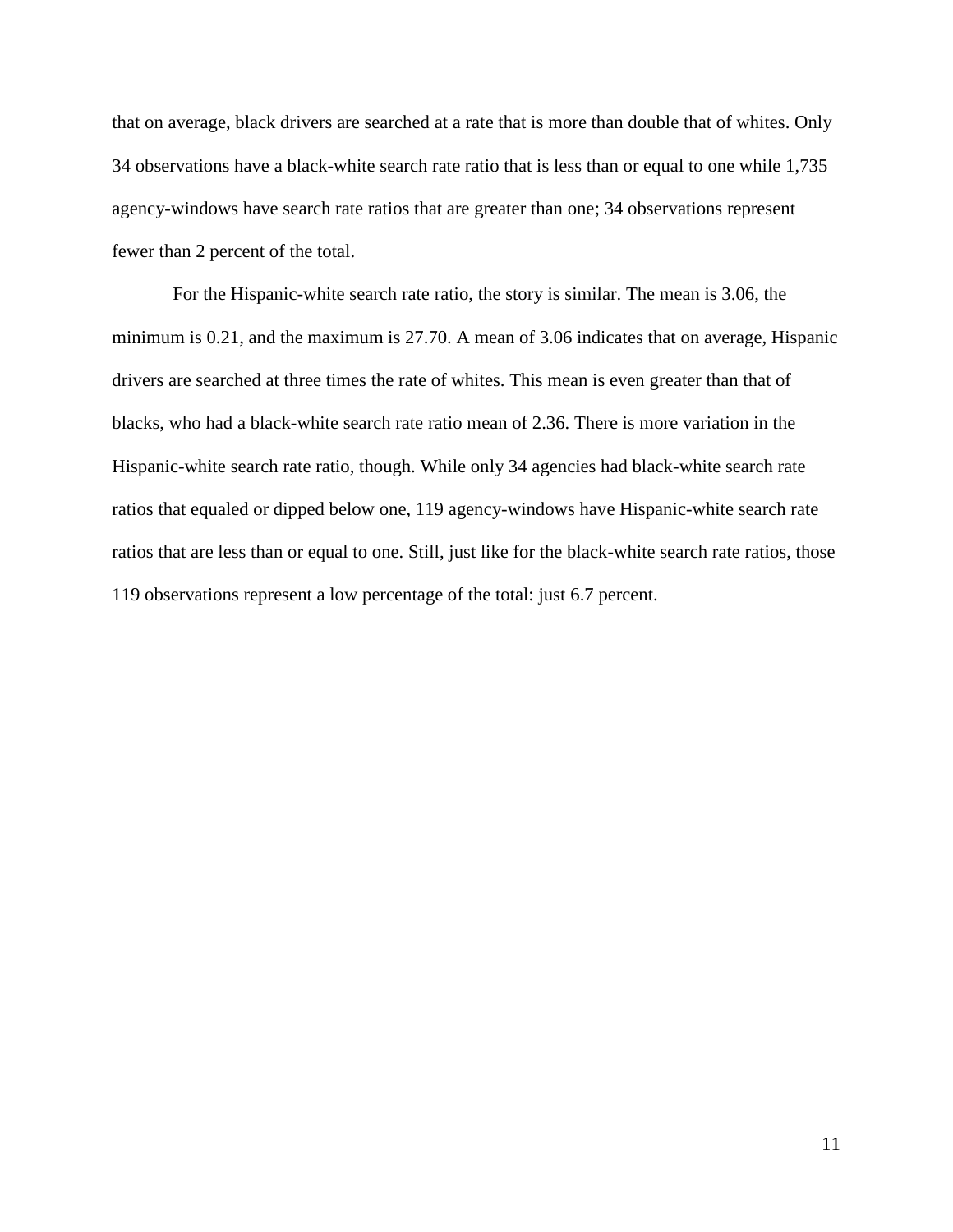

```
a) Black-white search rate ratios b) Hispanic-white search rate ratios
```


Note: Search rate for every agency-window that met the threshold of 10,000 overall stops including 100 stops and 1 search from each racial group (white, black, and Hispanic). N=1,769.

Contrast these findings with the Department of Justice's findings in their report on Ferguson, Missouri. In their sweeping review of the Ferguson Police Department, they identified multiple instances of racial bias on the part of the police force. For traffic stops, the DOJ found that the Ferguson Police Department was 2.07 times more likely to search blacks, following a traffic stop, than whites (see USDOJ 2015). This finding put a national spotlight on Ferguson as a hotbed of racial inequality. However, our findings demonstrate that while searching black drivers twice as frequently as white drivers is substantively unequal and an indicator of great racial bias, it is indeed the common practice for many agencies throughout the country.

In fact, Ferguson would not even rank among the top ten agencies in our dataset with a search rate ratio of 2.07. Instead, it is even below the mean of 2.36. Table 4 reports the ten agency-windows with the highest search rate ratios and the ten agencies with the lowest search rate ratios. Both the highest and lowest outlier agency-windows tend to come from Illinois, which is not surprising as it makes up a large portion of our data. The Lake Forest Police record the highest search rate ratio, at more than 14, indicating that black drivers are searched at a rate that is 14 times that of white drivers. Libertyville Police records a similar high of 11 for the time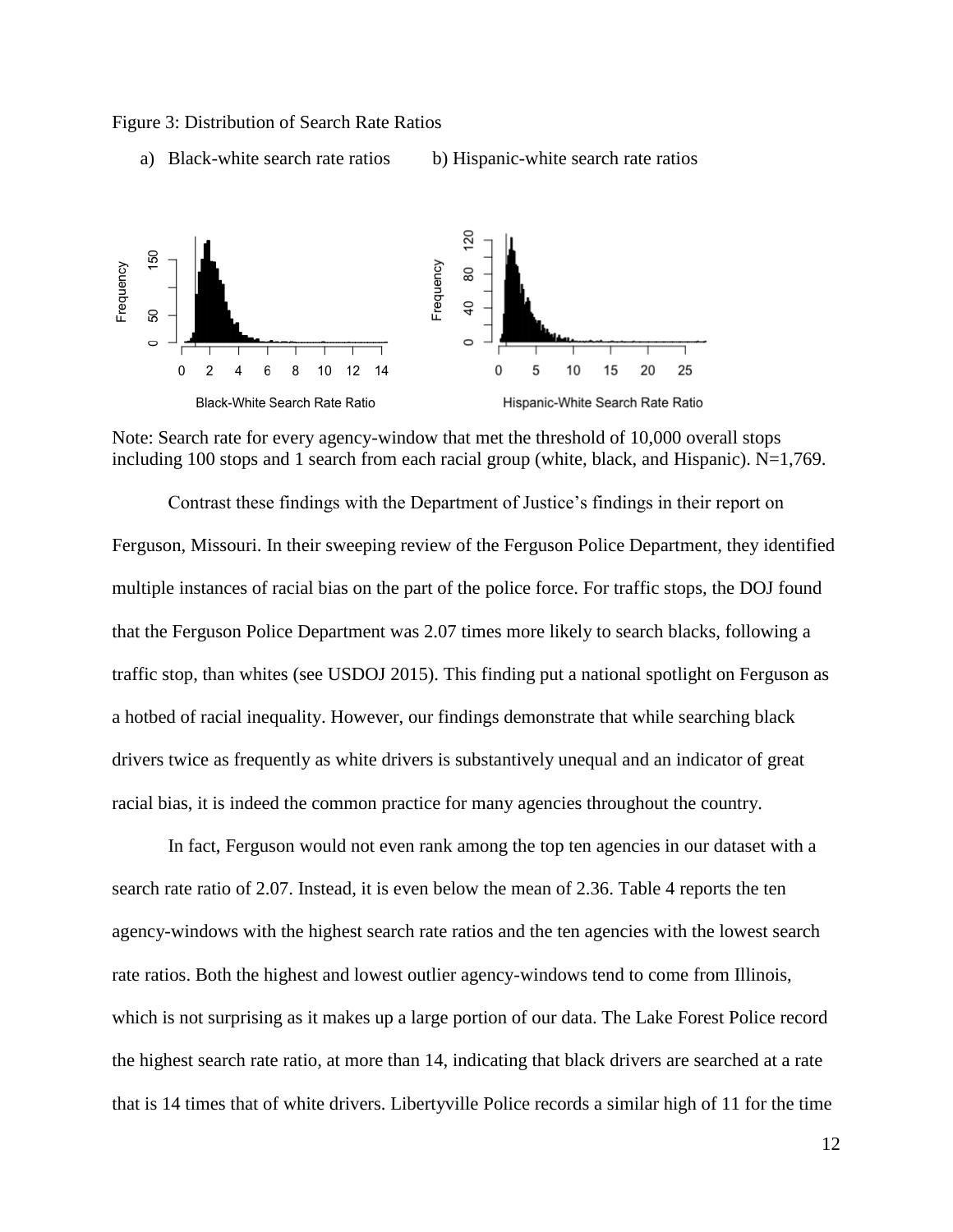period 2010-2013. Apart from these, the rest of the outliers have black-white search rate disparities for which black drivers are searched seven to nine times that of white drivers. On the low end, the Cary Police in Illinois have the lowest search rate ratio for 2005-2006, at a value of 0.299. Here, black drivers are searched at a fraction of the rate of whites. Similarly, the rest of the low outliers display values which indicate that black drivers are searched less frequently than white drivers for the specific time period listed. Again, though, it is important to keep in mind that only 34 observations reported black-white search rate ratios at or below one, while 1735 agency-windows reported black-white search rate ratios greater than one.

|              |                           | Time Window |      |        |
|--------------|---------------------------|-------------|------|--------|
| <b>State</b> | Agency                    | Begin       | End  | Ratio  |
| $\mathbf{L}$ | <b>Lake Forest Police</b> | 2011        | 2013 | 14.383 |
| IL           | Libertyville Police       | 2010        | 2013 | 11.772 |
| IL           | Du-Page County Sheriff    | 2010        | 2011 | 9.870  |
| IL           | Lake Forest Police        | 2008        | 2010 | 9.834  |
| IL           | Maywood Police            | 2005        | 2009 | 7.891  |
| IL           | <b>Evanston Police</b>    | 2010        | 2010 | 7.769  |
| IL           | <b>Evanston Police</b>    | 2013        | 2013 | 7.648  |
| IL           | <b>McHenry Police</b>     | 2008        | 2010 | 7.226  |
| IL           | Chicago Police            | 2010        | 2010 | 7.201  |
| IL           | <b>Evanston Police</b>    | 2014        | 2014 | 7.173  |

Table 4: High and Low Outliers for Black-White Search Rate Ratios a) Top ten highest black-white search rate ratios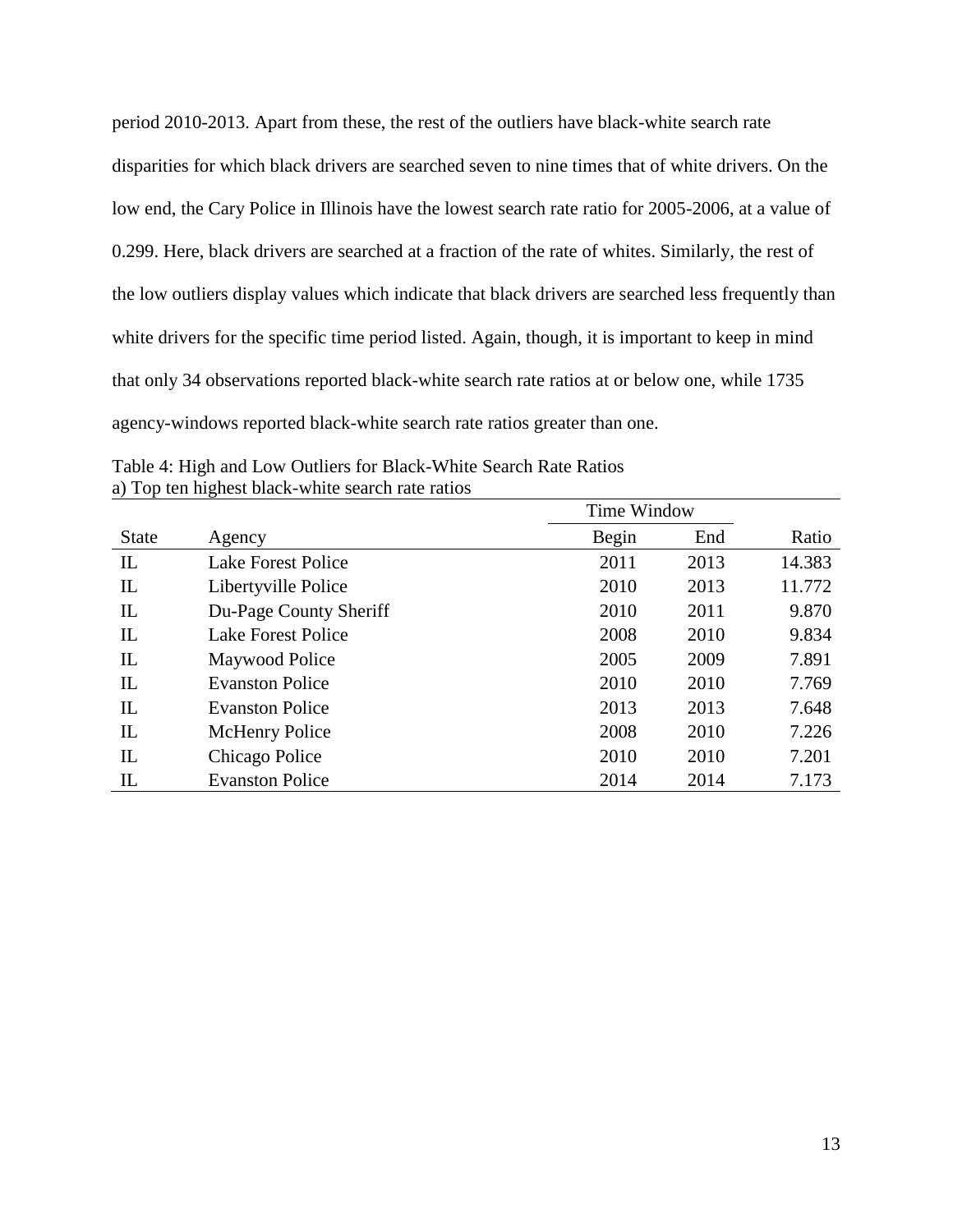|              |                                  | Time Window |      |       |
|--------------|----------------------------------|-------------|------|-------|
| <b>State</b> | Agency                           | Begin       | End  | Ratio |
| IL           | Cary Police                      | 2005        | 2006 | 0.299 |
| IL           | Sangamon County Sheriff          | 2008        | 2010 | 0.339 |
| NC           | <b>Tarboro Police Department</b> | 2009        | 2014 | 0.426 |
| IL           | Hawthorn Woods Police            | 2005        | 2007 | 0.514 |
| IL           | Riverwoods Police                | 2005        | 2007 | 0.590 |
| IL           | <b>Sangamon County Sheriff</b>   | 2005        | 2007 | 0.596 |
| IL           | Du-Page County Sheriff           | 2007        | 2009 | 0.624 |
| $_{\rm IL}$  | <b>Troy Police</b>               | 2005        | 2008 | 0.650 |
| NC           | Appalachian State University     | 2002        | 2011 | 0.669 |
| IL           | <b>Cary Police</b>               | 2010        | 2013 | 0.686 |

b) Bottom ten lowest black-white search rate ratios

The outliers for the Hispanic-white search rate ratio are reported in Table 5. The Lake Forest Police in Illinois again have a high racial disparity for Hispanic drivers, as they did for whites. The Hispanic-white search rate ratio of 27.702 is even higher than their black-white search rate ratio of a little more than 14. This means that from 2011-2013, the Lake Forest Police searched Hispanic drivers at a rate of 27 times the rate they searched white drivers. Because of the strict threshold that we put on the observations in our data, we know that this is not a statistical fluke but instead, a robust value. Further, this seems to be a pattern for the Lake Forest Police because from 2008-2010, they searched Hispanics at a rate that was 26 times that of whites.

The low outliers for the Hispanic-white search rate ratios do have rates below one, indicating that whites are searched at higher rates than Hispanics. Again, though, it is important to remember that only 119 of 1769 observations reported rates that were at or below one. All others reported rates that were higher for Hispanic drivers.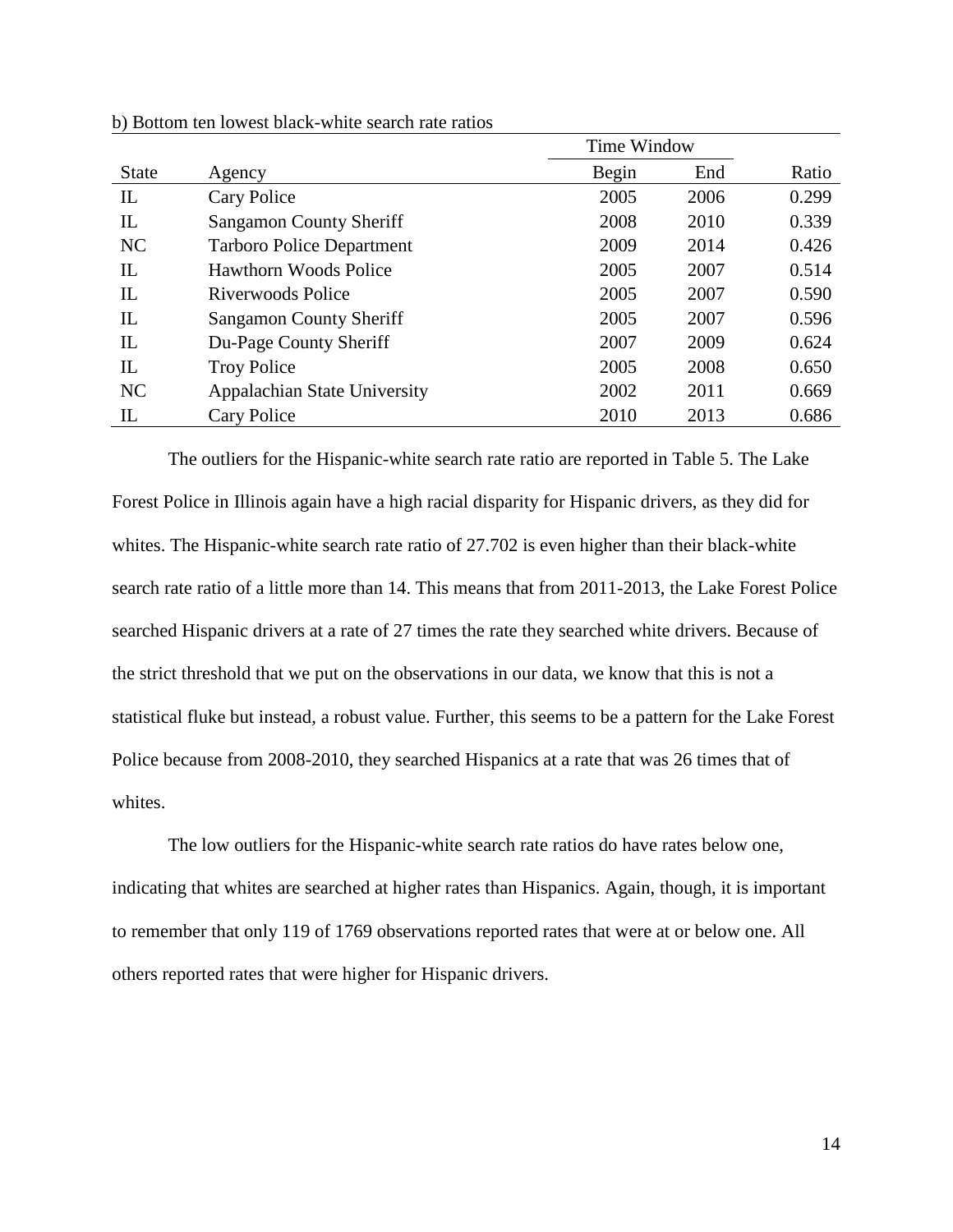|                      |                                                         | Time Window        |      |        |
|----------------------|---------------------------------------------------------|--------------------|------|--------|
| <b>State</b>         | Agency                                                  | <b>Begin</b>       | End  | Ratio  |
| $\mathbf{I}$         | <b>Lake Forest Police</b>                               | 2011               | 2013 | 27.702 |
| $\mathbf{I}$         | <b>Lake Forest Police</b>                               | 2008               | 2010 | 26.739 |
| $\mathbf{I}$         | <b>Cook County Sheriff</b>                              | 2009               | 2009 | 18.139 |
| $\mathbf{I}$         | <b>Cook County Sheriff</b>                              | 2008               | 2008 | 16.437 |
| $\mathbf{I}$         | <b>Western Springs Police</b>                           | 2009               | 2012 | 15.396 |
| $\mathbf{I}$         | <b>Cook County Sheriff</b>                              | 2010               | 2010 | 15.126 |
| $\mathbf{I}$         | <b>Glencoe Police</b>                                   | 2005               | 2010 | 13.754 |
| $\mathbf{I}$         | <b>Cook County Sheriff</b>                              | 2011               | 2011 | 13.644 |
| $\mathbf{I}$         | <b>West Chicago Police</b>                              | 2005               | 2007 | 13.279 |
| $\mathbf{I}$         | <b>Palatine Police</b>                                  | 2007               | 2008 | 13.087 |
|                      | b): Bottom ten lowest Hispanic-white search rate ratios |                    |      |        |
|                      |                                                         | <b>Time Window</b> |      |        |
| <b>State</b>         | Agency                                                  | Begin              | End  | Ratio  |
| $\mathop{\text{IL}}$ | Pulaski County Sheriff                                  | 2007               | 2008 | 0.2126 |
| $_{\rm IL}$          | <b>Williamson County Sheriff</b>                        | 2005               | 2010 | 0.2662 |
| <b>MD</b>            | Fruitland                                               | 2013               | 2016 | 0.3082 |
| $_{\rm IL}$          | Pulaski County Sheriff                                  | 2009               | 2010 | 0.3843 |
| NC                   | Gastonia Police Department                              | 2015               | 2016 | 0.4243 |
| IL                   | <b>Macon County Sheriff</b>                             | 2011               | 2013 | 0.4485 |
| NC                   | <b>Tarboro Police Department</b>                        | 2009               | 2014 | 0.4734 |
| NC                   | Kannapolis Police Department                            | 2011               | 2012 | 0.4994 |
| NC                   | <b>Cornelius Police Department</b>                      | 2007               | 2010 | 0.5419 |
| IL                   | <b>Niles Police</b>                                     | 2010               | 2011 | 0.5491 |

Table 5: High and Low Outliers for Hispanic-White Search Rate Ratios a): Top ten highest Hispanic-white search rate ratios

All in all, when we examine search rates and search rate ratios from agencies across the country, the trend is clear: racial disparities in traffic stops are persistent and ubiquitous. They are not only present in one region of the country or during one time period. Instead, they are common practice throughout the country and throughout every time period in our dataset. While the Ferguson Police Department was highlighted as a particularly problematic department in the US DOJ investigation into its practices, our results contextualize this finding and demonstrate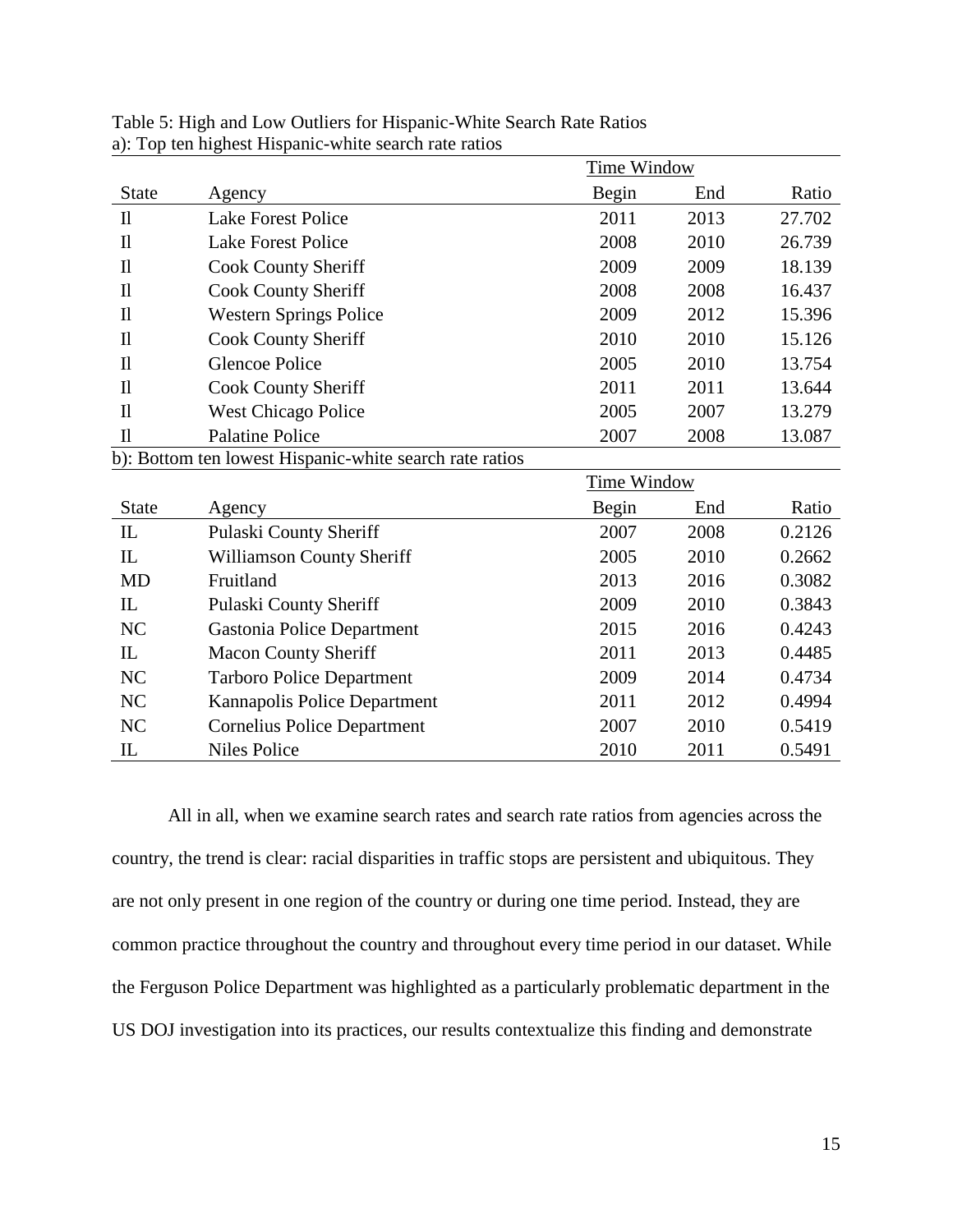that in fact it was no worse than the norm. Racial disparities in traffic stops are nation-wide and the variance we observe is really a matter of degree.

# *Comparing Police Departments, Sheriff's Offices, and State Highway Patrols*

While high search rate ratios are widespread, we push the analysis further by asking whether the disparities vary in a predictable manner. Specifically, do agencies that afford their officers less discretion have lower disparities? For this, we focus on the comparison of state agencies (ex. State Highway Patrol) to police departments patrolling specific municipalities (ex. Durham Police Department). State agencies on average have a mission to ensure road and transportation safety, and as a result focus on traffic safety. Conversely, police departments must split their time between day-to-day safety and crime investigations; they may use traffic stops as a supplemental investigatory tool at the discretion of the officer. Additionally, we test how each compares to sheriff's departments. County sheriffs are elected, and as a result tend to limit their actions on average in comparison to police departments. Further, sheriff's departments are more likely to be in rural areas and their deputies may be involved in more routine traffic enforcement as compared to police officers in more urban settings.

Table 4 shows the number of agency-window observations included in this analysis, and the black and Hispanic search rate ratios compared to white drivers. As in every other section of this paper, in each agency-window, at least 10,000 stops were made, with at least 100 stops of white drivers, black drivers, and Hispanic drivers.

Table 4. Summary of Agencies Included in Analysis

| Type                     |      | <b>Black - White SRR</b> | Hispanic - White SRR |
|--------------------------|------|--------------------------|----------------------|
| <b>State Agency</b>      | 48   | 1.98                     | 2.39                 |
| County Sheriff           | 211  | 2.28                     | 2.85                 |
| <b>Police Department</b> | .447 | 2.41                     | 3.15                 |

Note: Only agency-windows meeting all thresholds included in analysis.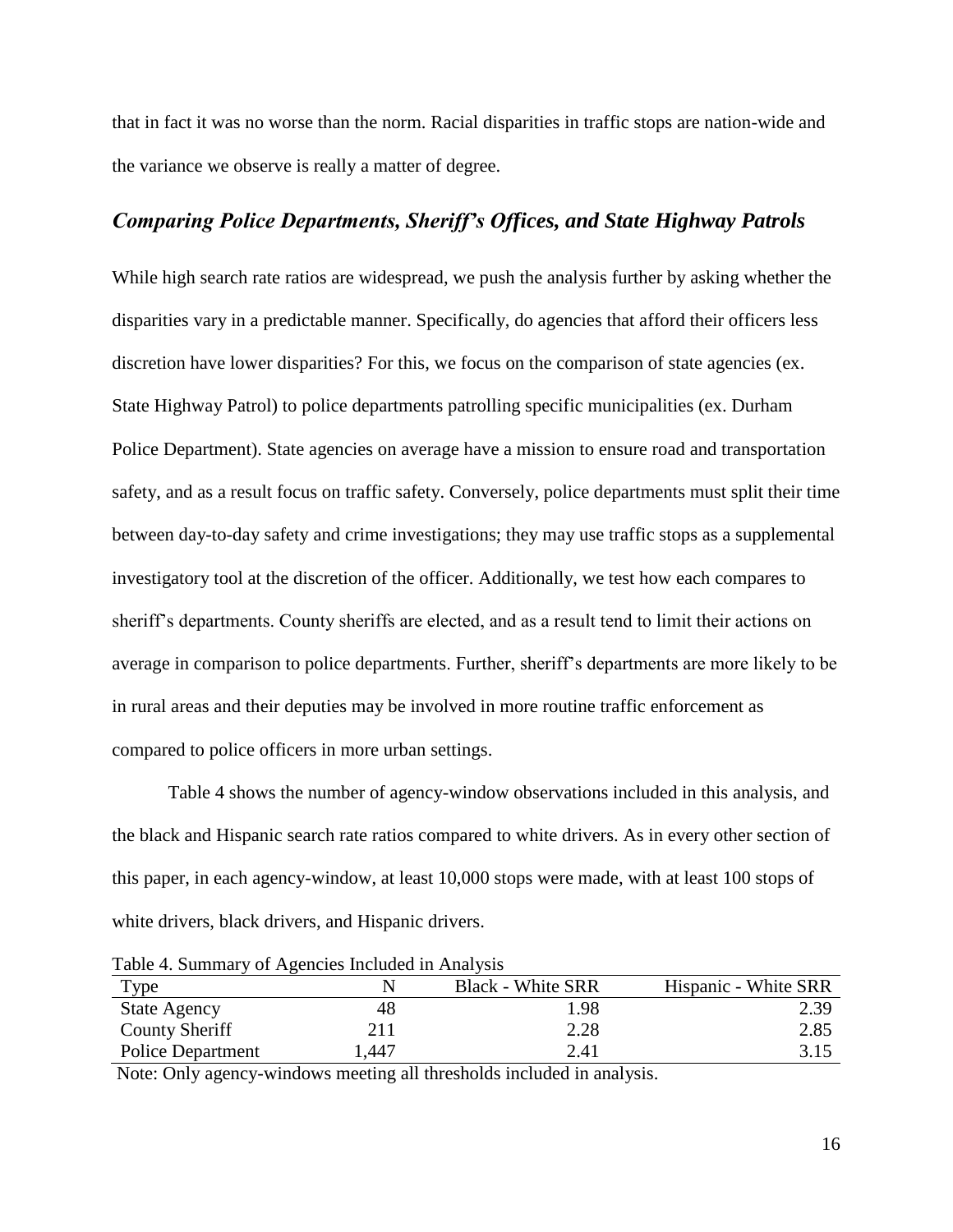Table 4 shows that police departments on average have the highest search rate ratios, while state agencies have the lowest. However, this does not tell us whether the differences are statistically meaningful. To do this, we conduct three t-tests: the first compares police departments with state agencies; the second compares police departments with county sheriffs; and the last compares county sheriffs with state agencies. The summary of this analysis is presented in Table 5.

| Type 1                   | Type 2              | SRR of Type 1 | SRR of Type 2 | Difference |
|--------------------------|---------------------|---------------|---------------|------------|
| <b>Police Department</b> | <b>State Agency</b> | 2.41          | 1.98          | $0.43**$   |
| <b>Police Department</b> | County Sherriff     | 2.41          | 2.28          | 0.13       |
| County Sherriff          | <b>State Agency</b> | 2.28          | 1.98          | $0.30**$   |

Note: \*\* indicates statistical significance at the 0.05 level. \* indicates statistical significance at the 0.10 level

Police departments and county sheriff's offices have higher Black - White search rate ratios than state agencies. Both differences are statistically significant at the 0.05 level. The first is a difference of 0.43, and the second is a difference of 0.30. While, these comparisons adhere to expectations, the comparison of police departments and county sheriffs do not. The difference is in the expected direction, but not statistically significance. Additionally, while we see that state agencies have on average lower search rate ratios, on average it is still a value of almost 2. Black drivers are on average searched at a rate nearly double of that of white drivers.

Table 6 replicates the test for Hispanic - White search rate ratios by agency type.

|  | Table 6. Comparison of Hispanic - White Search Rate Ratios by Type of Agency |  |  |  |  |  |  |  |  |  |
|--|------------------------------------------------------------------------------|--|--|--|--|--|--|--|--|--|
|--|------------------------------------------------------------------------------|--|--|--|--|--|--|--|--|--|

| Type 1                   | Type 2                 | SRR of Type 1 | SRR of Type 2 | Difference |
|--------------------------|------------------------|---------------|---------------|------------|
| <b>Police Department</b> | State Wide             | 3.15          | 2.39          | $0.76$ **  |
| <b>Police Department</b> | <b>County Sherriff</b> | 3.15          | 2.85          | $0.30*$    |
| County Sherriff          | State Wide             | 2.85          | 2.39          | $0.46*$    |

Note: \*\* indicates statistical significance at the 0.05 level. \* indicates statistical significance at the 0.10 level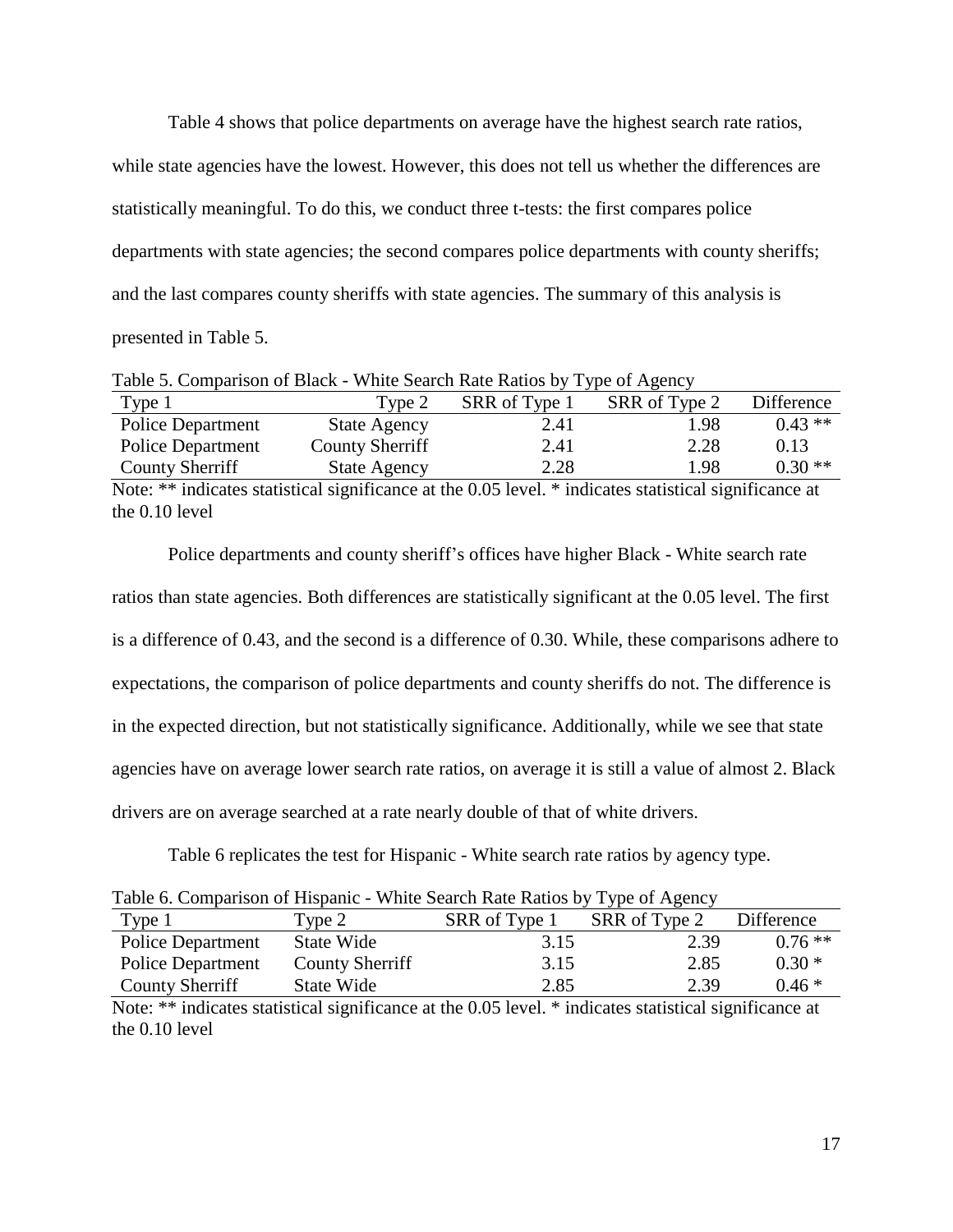Police departments and county sheriff's offices have higher Hispanic - White search rate ratios than state agencies. The first is statistically significant at the 0.05 level, while the second is statistically significant at the 0.10 level. Note that here the "lower" value is still above 2: even state agencies have extremely large disparities, but these grow even larger when moving to sheriffs and then on to police departments, where the black –white ratio is above 2.4 and the Hispanic – white ratio exceeds 3.0.

### **Conclusion**

Racial disparities in the likelihood of search are large, ubiquitous throughout the United States, and easily measured. They can be robustly estimated with a simple search-rate ratio with little fear that a more complex multivariate regression will show different patterns. State-wide agencies focused mostly on traffic control, county sheriff's offices, and municipal police departments differ in statistically significant ways with regards to the degree of racial disparities in the outcomes of their traffic stops, but they do not differ in the direction of these disparities. White drivers consistently face much lower odds of search.

## **Appendix**

## *Aggregating the Data*

This appendix explains how this paper built its macro level observations from micro (stop) level datasets. Each observation in the data must meet the thresholds laid out in the body of the paper. As a reminder, these are a given observation must have 10,000 stops, where 100 of each white drivers, black drivers, and Hispanic drivers must also be stopped. However, when using solely agency-year dyads, these thresholds resulted in a high level of data loss.

Because most variation in outcome rate ratios and associated odds-ratio coefficients comes from variation between agencies not over time, we combine data across years within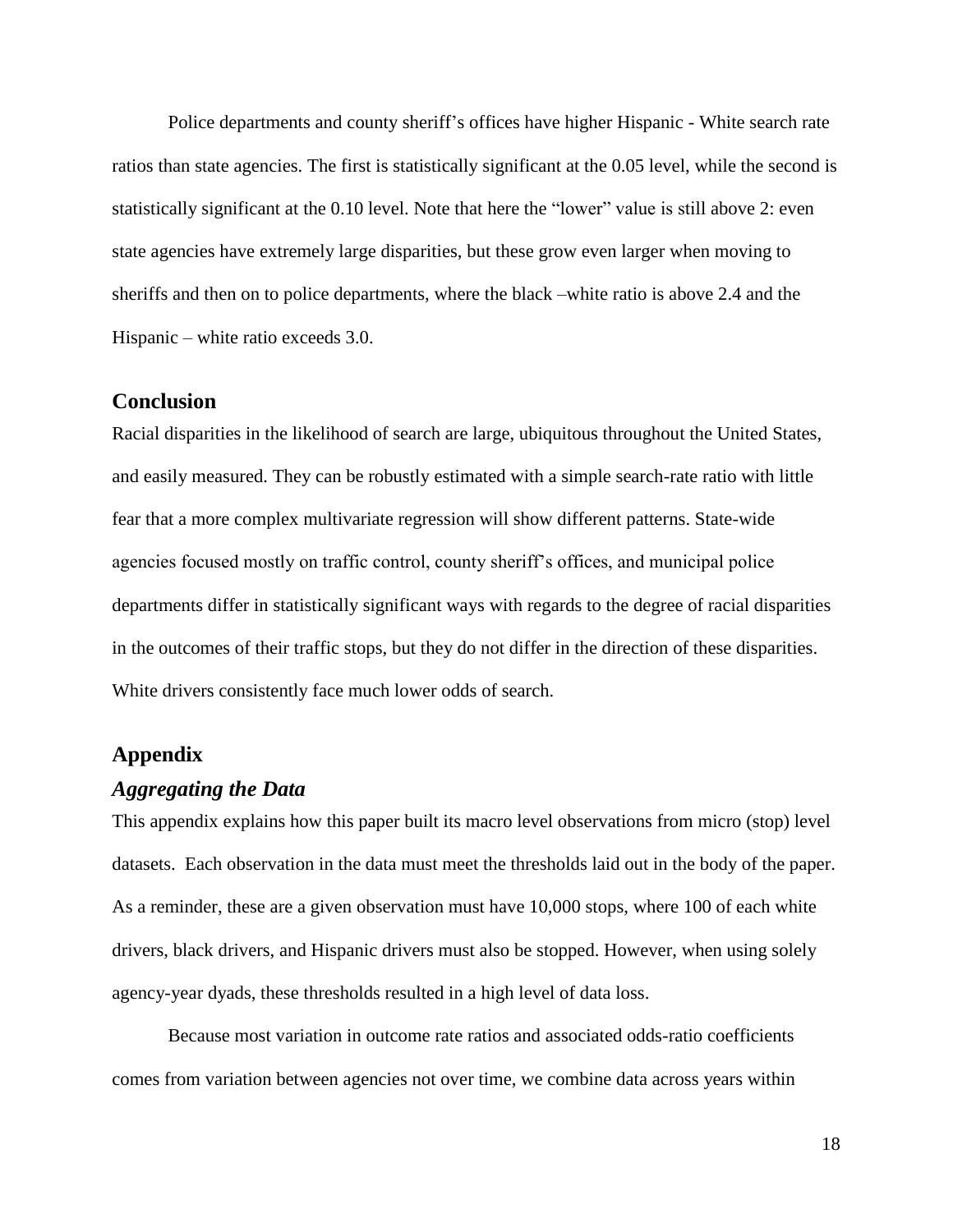agencies until the thresholds are met for that agency. The result is an agency-window rather than agency-year subset of the data. For example, if a given agency did not have more than 10,000 total stops and over 100 stops for each race category in its first year of data (say, 2005), we would combine its 2005 observations to its 2006 observations. If this combination met the thresholds, it constituted its own observation in the macro level dataset, and the process would begin again with 2007. If the 2005 and 2006 combination did not break the threshold then we would combine 2005 and 2006 observation with the 2007 observations, repeating this process until the threshold was met (if the threshold was not met for the combination in the last year data was available for that agency, then the data would be dropped). Table A1 reports the number of agency-year observations that initially met the thresholds, as well as the number of observations derived from the method described above. As the table makes clear, we increased the number of usable observations from 599 to 1,628.

|              | <b>Agency-Year Observations</b> |                       | Agency-Window         |  |
|--------------|---------------------------------|-----------------------|-----------------------|--|
| <b>State</b> | All Obs.                        | Obs. Above Thresholds | Obs. Above Thresholds |  |
| $_{\rm IL}$  | 9,588                           |                       | 338<br>1,046          |  |
| <b>MD</b>    | 574                             |                       | 68<br>41              |  |
| <b>CT</b>    | 314                             |                       |                       |  |
| NC           | 3,535                           |                       | 209<br>503            |  |
| FL           |                                 |                       | h                     |  |
| Total        | 14,017                          |                       | 1,628<br>599          |  |

Table A1: Summary of observations for different aggregation methods

This process did create observations with different time boundaries. Table A2 reports the summary statistics for the time frame (calculated as the end year for the observation minus the start year for the observation plus 1) for the macro level observations. The time range for the observations ranging from one year up to 15 years, with an average of 2.86 years.

|  |  | Table A2: Summary Statistics for the Number of Years Each Observation Spans |  |  |  |
|--|--|-----------------------------------------------------------------------------|--|--|--|
|--|--|-----------------------------------------------------------------------------|--|--|--|

|                    | <b>Observations</b> | Mean | Dev.         | Minimum | <b>Maximum</b> |
|--------------------|---------------------|------|--------------|---------|----------------|
| m<br>'ime<br>Frame | ,628                | 2.86 | ን ን6<br>2.ZU |         | ∸              |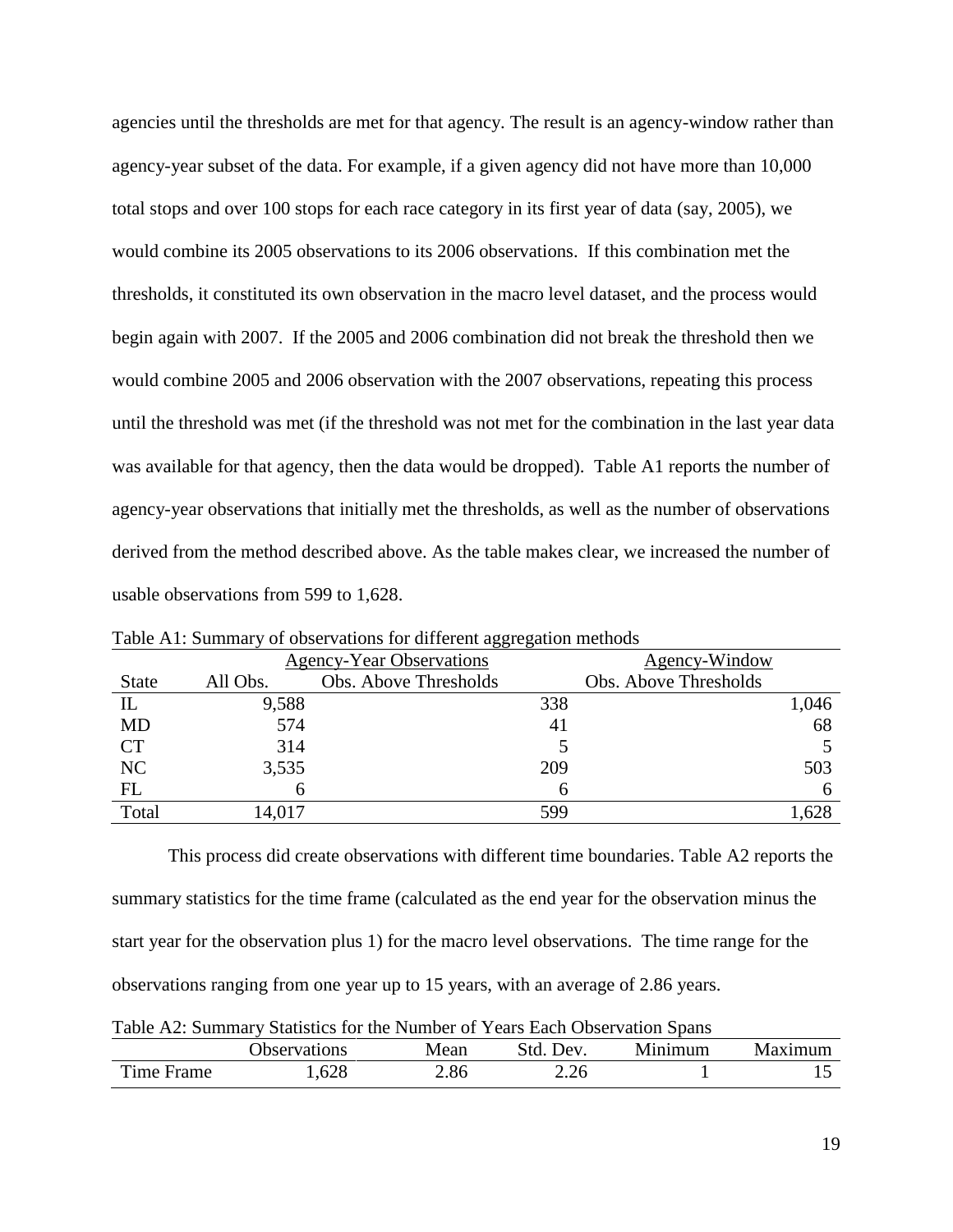### *Establishing a Search Threshold*

This appendix explains our reasoning on the application of a search threshold for our observations, as well as presenting a short simulation to demonstrate the lack of reliability in observations with low numbers of searches. Our comparison of measures required running logistic regressions on the micro level data associated with a macro level observation, and while each observation had a minimum number of stops, there was no requirement threshold placed on the number of searches an observation needed. Because searches are rare events and rare events have the potential for seriously violating the assumptions underlying GLM, we were concerned that observation with a low number of searches in a particular racial category could create unreliable estimates for that race's coefficient. To address this concern, we imposed a further threshold for the number of searches (not stops) in the logistic regressions. In order to decide on the appropriate threshold to use, we followed this procedure.

We started with a database from five agency with relatively few searches, around 25. We used Lake Forest Police from 2008-2010, Du-Page County Sheriff from 2007-2009, Great Lakes Naval Station from 2005-2009, Illinois Commerce Commission Police from 2005-2010, and Pulaski County Sheriff from 2011-2012. In each, we altered the number of searches in that data set and recorded the effect a diminishing number of searches had on the coefficients. That is, we first ran the regression on the full unaltered dataset and then recorded the coefficients for blacks and Hispanics. Then we changed an observation from a search to no-search, and re-ran the regression, again recording the race coefficients. We did this progressively from 25 down to no searches, in increments of one.

Figure A1 shows the odds-ratios for Blacks and Hispanics as the number of total searches decreases for the Illinois Commerce Commission Police Department. The y-axis shows the

20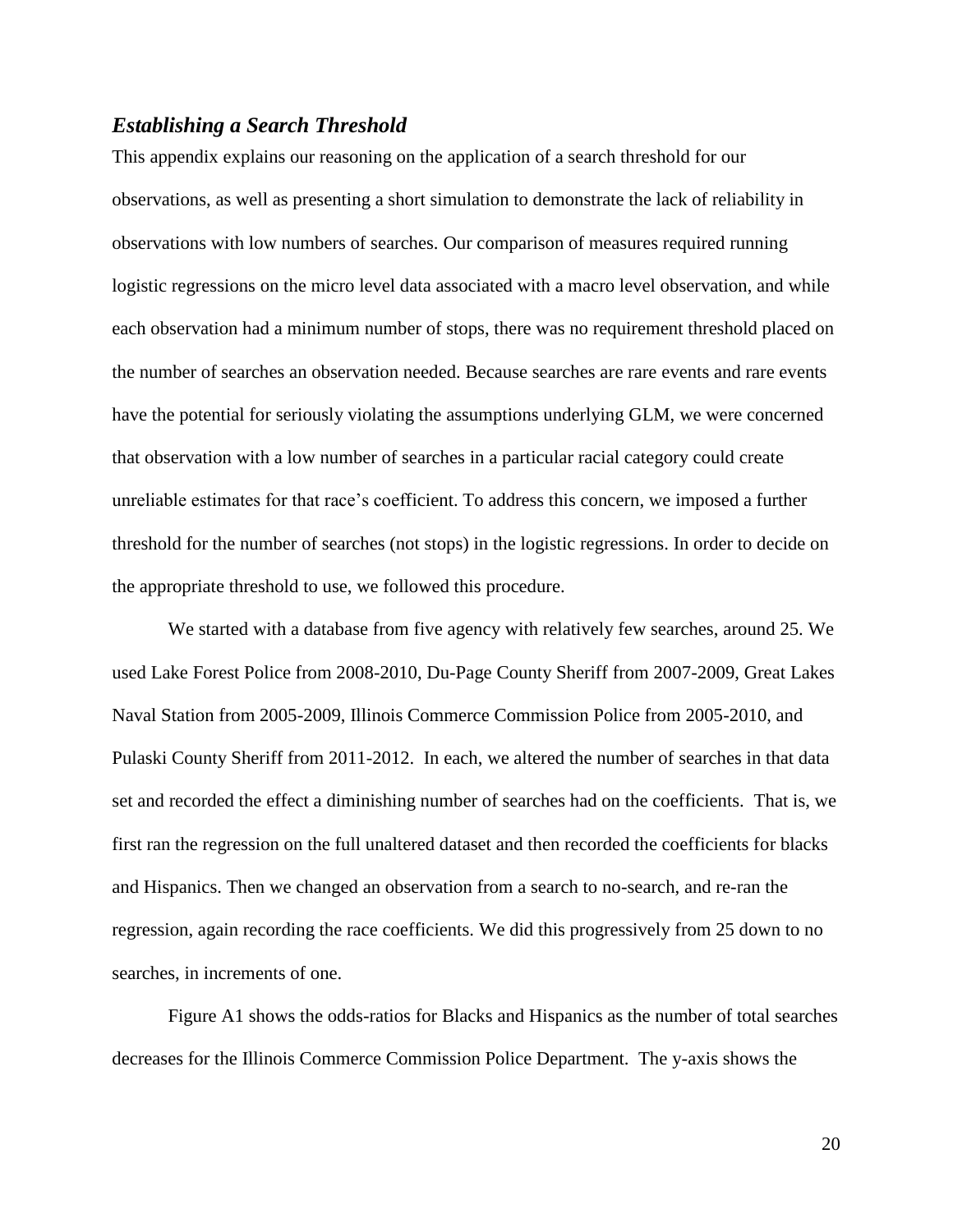associated odds-ratio, and the x-axis shows the total number of searches. The grey line indicates the odds-ratio for Black drivers, and the black line indicates the odds-ratio for Hispanic drivers. Figure A1: Simulation 1 for the Illinois Commerce Commission Police Department



Simulation 1: Decreasing Total Searches

Figure A1 demonstrates the high volatility in logistic regression results when the total number of searches falls below 10. Similar results were found in the other four agencies we simulated. For this reason, we impose a ten-search threshold for all observations, Table A3 reports the data loss associated with this threshold.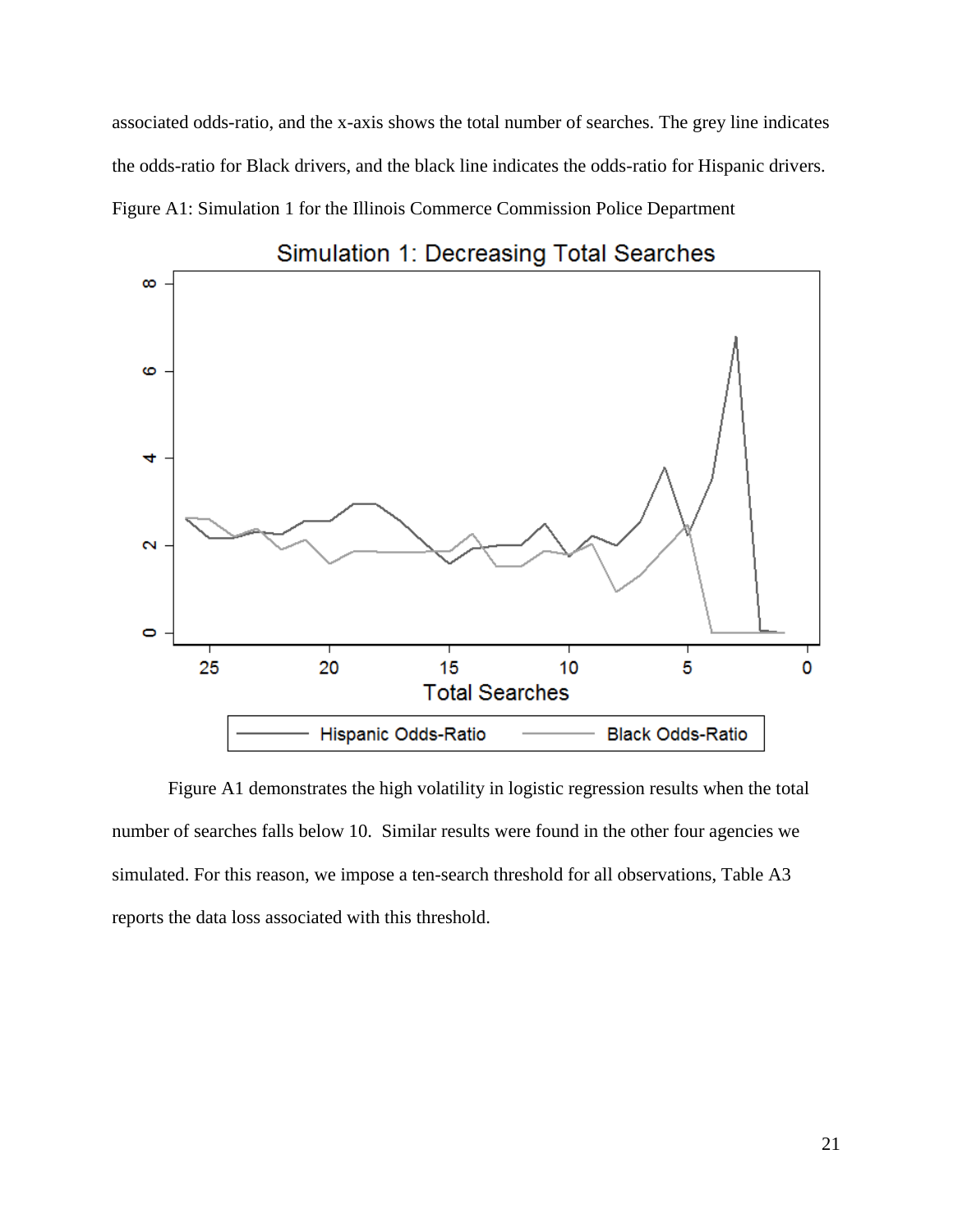|              |                          | N Below                |                        |                           |  |
|--------------|--------------------------|------------------------|------------------------|---------------------------|--|
| <b>State</b> | <b>Total Observation</b> | <b>Total Threshold</b> | <b>Black Threshold</b> | <b>Hispanic Threshold</b> |  |
| IL           | 1,074                    | 28                     | 65                     | 56                        |  |
| <b>MD</b>    | 68                       |                        |                        |                           |  |
| <b>CT</b>    |                          |                        |                        |                           |  |
| NC           | 535                      | 32                     | 23                     |                           |  |
| FL           | h                        |                        |                        |                           |  |
| Total        | .688                     | 60                     | 88                     |                           |  |

Table A3: Summary of data loss from total search threshold

The first simulation dropped searches randomly regardless of driver race. Given the instability in the estimates we found when an agency had a low number of total searches, we wanted to establish whether a low number racial category could cause instability in the coefficients. Furthermore, we wanted to check if the coefficient for other racial groups could be influenced by this instability. To test these concerns we conducted an additional two simulations, where real data was altered so that a particular racial group's searches would be decreased, and we recorded the odds-ratios from the logistic regression for each altered dataset. For Black drivers the agency-windows used are: Palatine Police from 2012-2013, Antioch Police from 2008-2010, Boone County Sheriff from 2008-2012, Lake Zurich Police from 2009-2010, and Wood Dale Police from 2005-2007. For Hispanic drivers the agency-windows used are: Tinley Park Police from 2013-2014, Whiteside County Sheriff from 2010-2013, Normal Police in 2013, Columbia Police from 2005-2008, Rock Island County Sheriff from 2008-2012. Figure A2 shows the results for the second and third simulation, where the first shows the results of altering the number of Black searches (Figure A2a) and the second shows the results of altering the number of Hispanic searches (Figure A2b). In each of the subfigures, the y-axis shows the odds-ratio coefficient, and the x-axis shows the number of searches of the relevant group. Additionally, the grey line indicates the odds-ratio for Black drivers, and the black line indicates the odds-ratio for Hispanic drivers.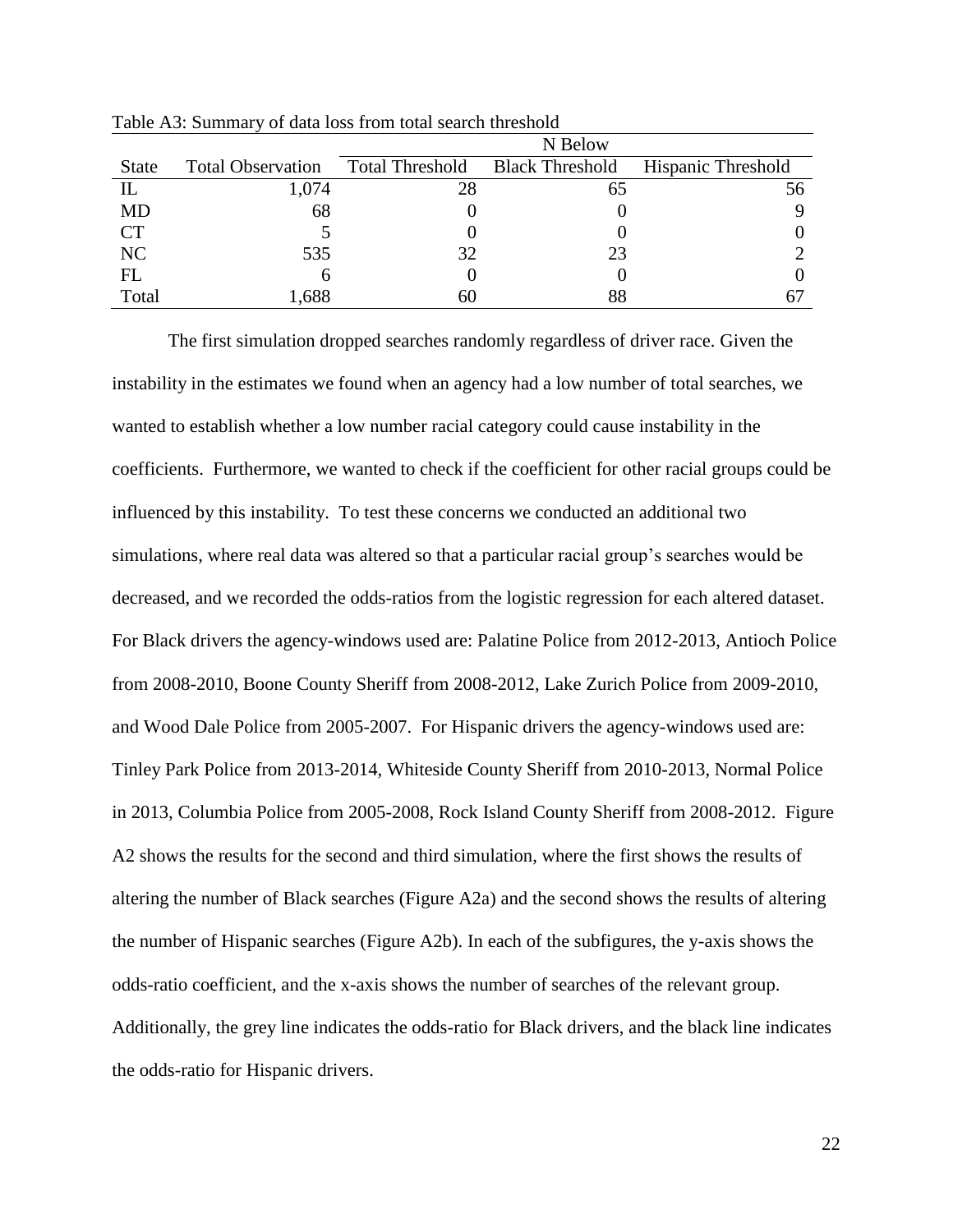

 $\leftarrow$ 

io,

 $\bullet$ 

 $\overline{20}$ 

 $15$ 

Hispanic Odds-Ratio

 $10$ 

**Hispanic Searches** 

 $\overline{5}$ 

**Black Odds-Ratio** 

 $\ddot{\mathbf{o}}$ 

 $\overline{a}$ 



s

Black Odds-Ratio

 $\overline{\mathbf{N}}$ 

 $\bullet$  $\overline{20}$ 

 $15$ 

Hispanic Odds-Ratio

 $10$ 

**Black Searches** 

The patterns observed Figure A2 are representative of the findings for all five agencies in their respective simulation. Both figures show the same patterns, a low number of searches for a racial group does not affect the results for other racial groups. Furthermore, decreasing the number of searches for a racial group does not bias the estimate for that group. The downward slope of the line is due to decreasing the number of minority searches, which are being compared against the baseline group in the logistic model, Whites. Therefore, each minority search creates a dataset where minorities are less likely to be searched than their white counterparts are, and this is reflected in the figures. The odds-ratios accurately reflect the declining search rates.

While the odds-ratios were robust to a low number of searches, we discovered in these simulations that observations with low numbers of minority searches were not very efficient due to the lack of variability in the dependent variable for that group. Figure A3 shows the effect a diminishing number of searches have on the standard error for the associated minority group. In Figure A3, the y-axis is the standard error for the coefficient in the regression model for the city. The x-axis once again shows the number of searches of the relevant group.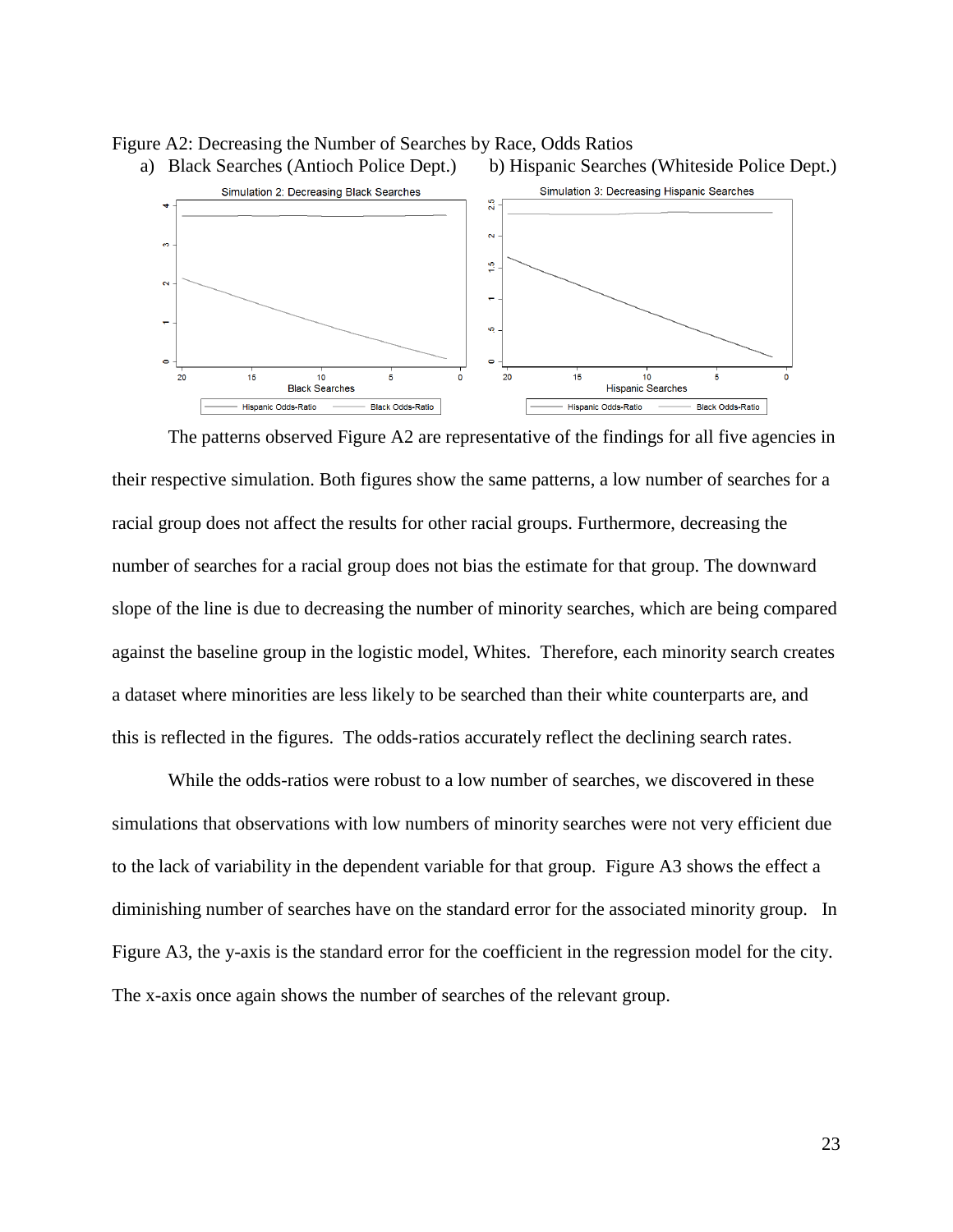



In Figure A3, we can see that the standard errors appear to be relatively stable until the number of searches gets down to below 10. By the time the number of searches is as low as 5, the standard errors are quite large. Given these results, we imposed a 10-search threshold for each racial group, when considering the odds-ratio for that racial group. Note that if the number of searches of Hispanics was below the threshold, but there were enough blacks and whites to make an estimate, our results indicated that the black odds-ratio was not affected by the lack of Hispanic search observations, and we retained the estimate for blacks.